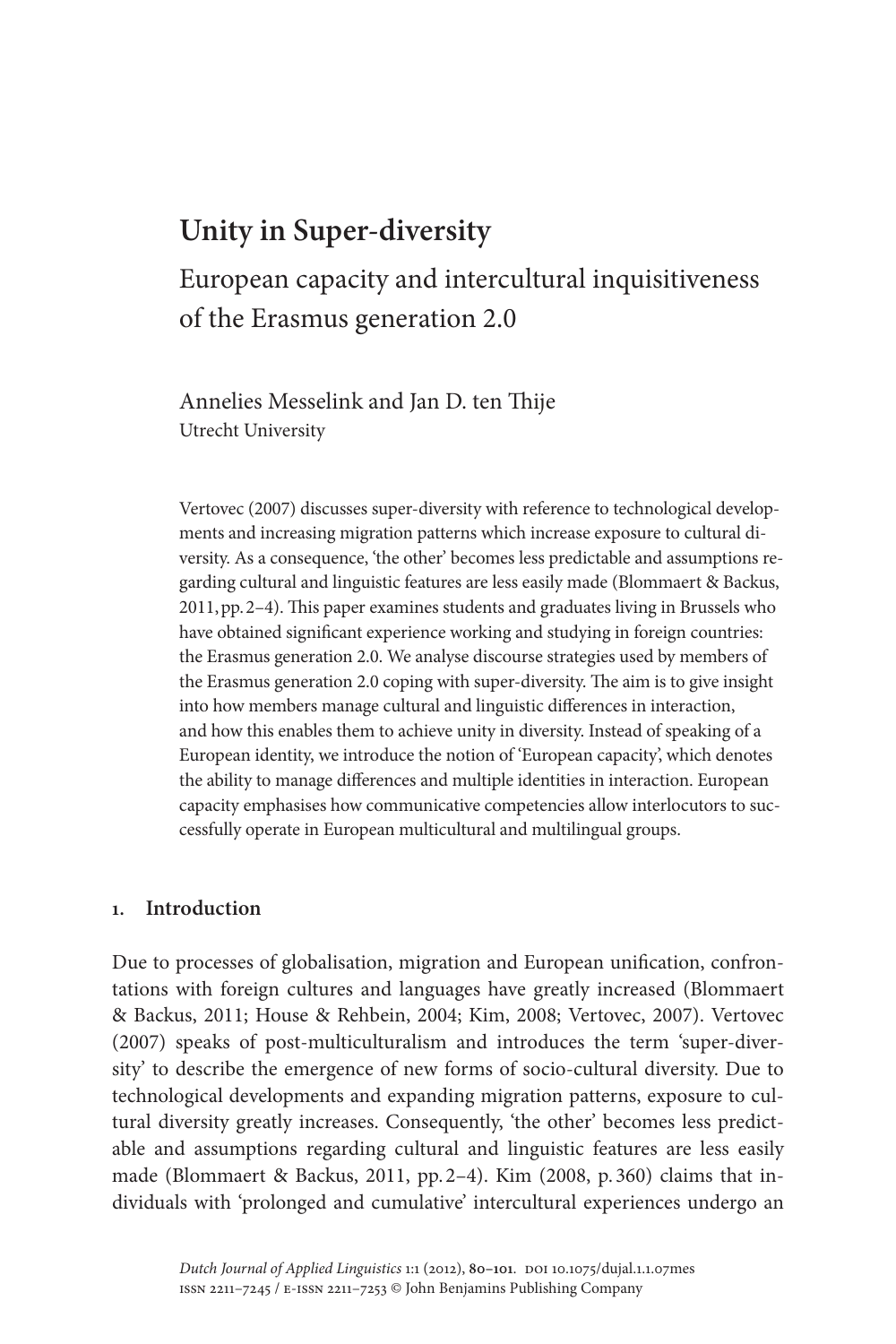'intercultural evolution' characterised by a continuous process of 'deculturation' and 'acculturation'. Individuals leave old customs behind and integrate elements from other cultures into a dynamic and situational applied identity (ibid., p. 360). According to Kim (ibid., pp. 362–363), the ability to learn and change through new experiences is essential for 'intercultural individuals'. Intercultural learning the ability to gain, adjust and apply cultural and linguistic knowledge in real-time communication — is viewed by many as an important intercultural competence (Byram, 1997; Kim, 2008; Knapp-Potthoff, 1997). Where intercultural encounters become more complex, it is no longer sufficient to learn cultural facts. Instead, the ability to *gain* knowledge in interaction allows individuals to search for similarities and successfully operate in intercultural and European contexts, regardless of the cultural backgrounds present. The acquisition of new linguistic structures is important for intercultural learning (House & Rehbein, 2004, p. 1; Kim, 2008, p. 363). The use of foreign languages allows for different identities to be explored, created and expressed linguistically (Ellwood, 2008; Habib, 2008; Rampton, 1996, p. 8). This also accounts for English as a Lingua Franca (ELF) which, according to House (2001), "unites more than (...) divides", since ELF belongs to all Europeans as an instrument enhancing mutual understanding.

This paper discusses discourse strategies used by young Europeans to cope with super-diversity in dinner conversations, and reflects upon intercultural discourse structures that characterise their encounters in European settings. The structure of this paper is as follows: in Section 2, we present the Erasmus generation 2.0 and discuss the concepts of European identity and European capacity; and in Section 3, we discuss the functional pragmatic approach to intercultural discourse. This paper's case study, namely dinner conversations of groups of the Erasmus generation 2.0, is presented in Section 4, and the results are discussed in Section 5. Finally, we present the conclusions in the last section.

## **2. Erasmus generation 2.0 and European Capacity**

The term Erasmus generation ordinarily refers to participants in the Erasmus programme funded by the European Commission. At the centre of this paper is the Erasmus generation 2.0. As opposed to Erasmus students who are often abroad for the first time, thus limiting any studies to the short-term effects of this programme alone (Sigalas, 2010), 2.0 here refers exclusively to students and recent graduates who have obtained a wealth of experience studying and working in foreign countries. Secondly, 2.0 refers to the more general developments in light of super-diversity, namely the increase of mobility and technological developments, to which the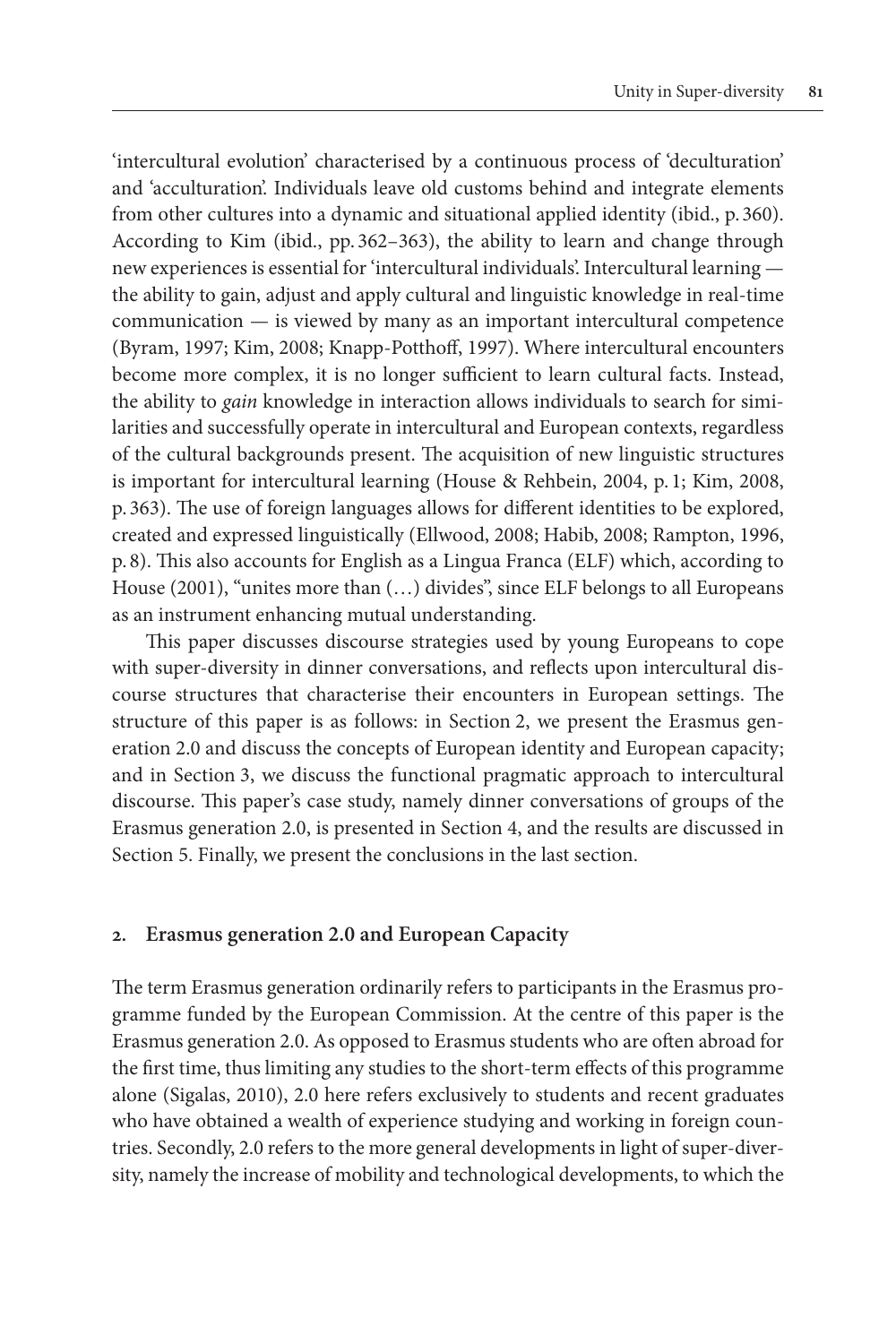Erasmus 2.0 generation is  $exposed<sup>1</sup>$ . Political scientist Wolff sees the seeds of a true European identity in the Erasmus generation<sup>2</sup>. Umberto Eco states that Erasmus has created the first generation of young Europeans and claims it should be compulsory for all Europeans.3 Correspondingly, the Commission recently proposed a reform program called 'Erasmus for all'. The effect of Erasmus on the emergence of a European identity is much debated and researched (Jacobs & Maier, 1998; Oborune, 2010; Sigalas, 2010; Valentini, 2005). No consensus exists on the effects, nor on the definition of a European identity, including the corresponding goals provided by the European Commission, which differ per Directorate-General (Jacobs & Maier, 1998, p. 9). In this paper, we limit ourselves to the goals promoted in European documentation on learning mobility. As stated in the European Commission's Green Paper *Promoting the learning mobility of young people*, learning mobility 'can help foster a deepened sense of European identity and citizenship'. Amongst the objectives of the European Quality Charter for Mobility (2006, p. 9) is the enhancement of better understanding and knowledge of linguistic and cultural diversity within Europe. The emphasis is placed on diversity, which is also the case for the European motto 'United in Diversity'.

Todorov and Bracher (2008, p. 5) question the concept of European identity and emphasise that Europe is more characterized by its differences than what its countries and regions have in common. They claim that the cultural identity of Europe does not consist of a common language, history, or cultural artefacts nor in 'a repertory of general ideas', but that it is defined by its manner of handling plurality and by an 'adoption of one common attitude in the face of diversity' (ibid., p. 7). Ongur (2010, p. 133) also debates the existence of a European identity based on a common culture, history, traditions, values and aspirations. In line with Tajfel's Social Identity Theory, Ongur (ibid.) states, however, that 'ingroups' can be formed, enabling groups to construct a temporary social identity. Ongur (ibid., 138) underscores that the forming of a European social identity in groupings (whether social, economic or discursive) should 'not be confused with the idea of bringing them together on the basis of a common identity'.

**<sup>1.</sup>** The online European magazine cafébabel.com describes the Erasmus generation as the first generation that grew up without borders, was born with the internet, is multilingual and that has lived 'Europe' on a daily basis. See [http://coffeefactory.cafebabel.com/en/post/2011/02/04/](http://coffeefactory.cafebabel.com/en/post/2011/02/04/Cafebabel.com:-the-Erasmus-generation-now-has-its-media) [Cafebabel.com:-the-Erasmus-generation-now-has-its-media](http://coffeefactory.cafebabel.com/en/post/2011/02/04/Cafebabel.com:-the-Erasmus-generation-now-has-its-media) (last visited 10-04-2012)

**<sup>2.</sup>** <http://www.nytimes.com/2005/04/26/world/europe/26iht-enlarge2.html?pagewanted=all> (last visited 07-02-2012)

**<sup>3.</sup>** <http://www.guardian.co.uk/world/2012/jan/26/umberto-eco-culture-war-europa> (last visited 08-04-2012)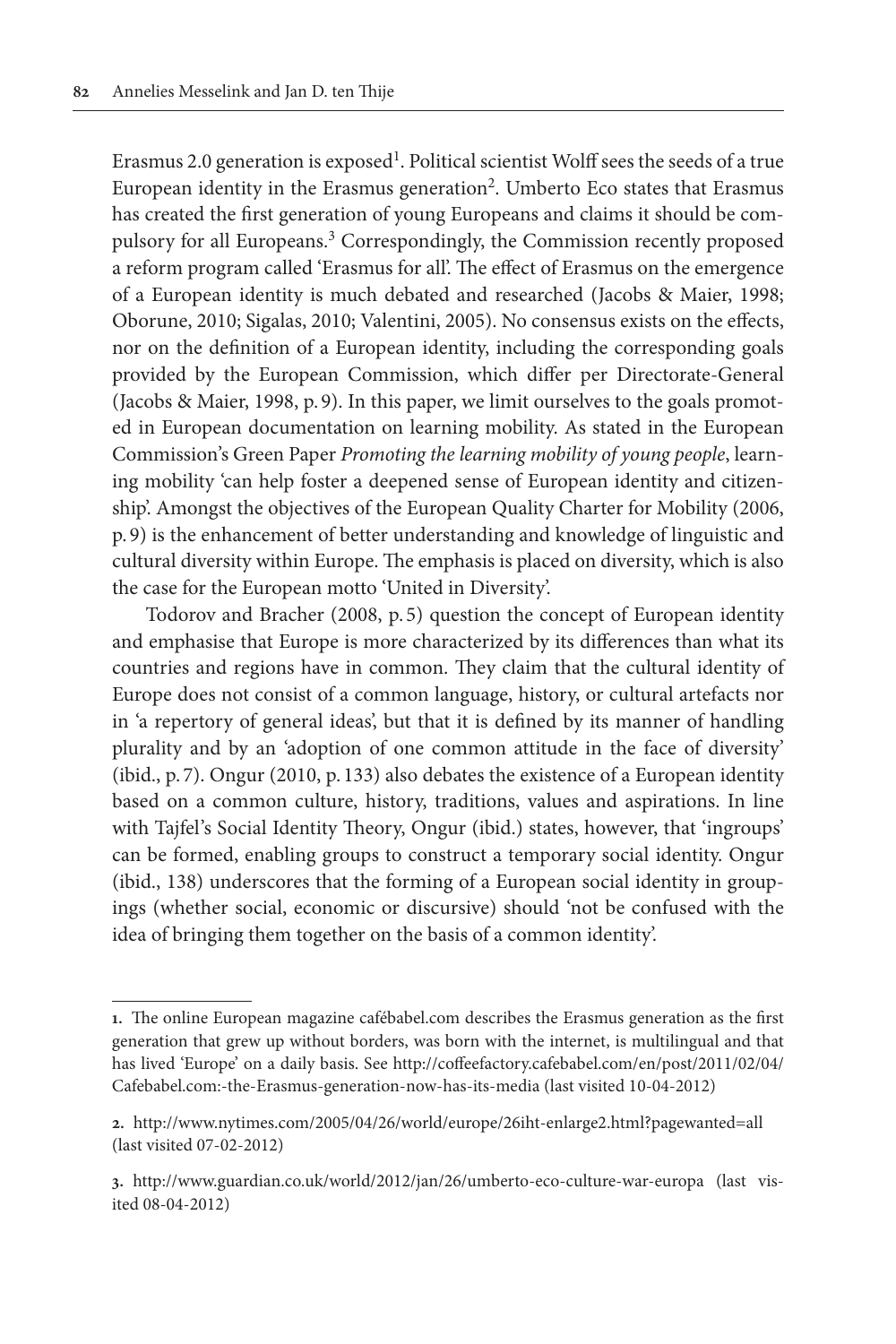We combine the aforementioned approaches; namely, we investigate how Erasmus 2.0 members create unity, or form an ingroup that is defined by similar ways of managing linguistic and cultural differences in interaction. On the basis of discourse analyses of conversations of Erasmus 2.0 groups, we show which intercultural discourse structures come into play whenever cultural or linguistic identities are discussed. On the one hand, we demonstrate how *cultural identification* and *disidentification* processes enable the groups to establish unity *despite* diversity. On the other hand, we demonstrate how *intercultural inquisitiveness* enables Erasmus 2.0 members to establish unity *due to* diversity. In actual fact, we introduce the notion of *European capacity*, which emphasises how multiple cultural and linguistic identities can successfully coexist in interaction. The word capacity denotes a set of abilities that enables the individual to 'do something' and emphasises how communicative competencies permit the interlocutors to operate and integrate successfully in European groups. In comparison to intercultural personhood (Kim, 2008), which refers to any intercultural constellation, European capacity specifically refers to the ability to gain understanding and knowledge of the vast linguistic and cultural diversity in Europe, as is promoted in European documentation on learning mobility.

## **3. Theoretical approach**

Intercultural research has long been reduced to the study of intercultural misunderstanding (Koole & Ten Thije, 1994; Ten Thije & Beerman, 2011). In this paper, we focus on how interactants gain mutual understanding in multilingual and multicultural conversations. The approach of 'beyond misunderstanding' (Bührig & Ten Thije, 2005) is inspired by studies in the framework of functional pragmatics, conversation analysis, ethno-methodology and discourse analysis (e.g. Claes, 2009; Mondada, 2004; Sarangi, 1994).

This study is situated within the functional pragmatic approach of intercultural communication (Ehlich & Rehbein, 1993; Ehlich & Ten Thije, 2010). The aim of the functional approach is to linguistically reconstruct intercultural success in interaction, by analysing the reaction to reaction of which such patterns are made up (Müller-Jacquier, 2000). According to the pragmatic definition, culture consists of collective standard solutions to collective recurring problems (Koole & Ten Thije, 1994). The presence of manifold linguistic and cultural backgrounds in international groups could potentially lead to communication failure. In order to handle differences and contradictions in intercultural groups, Koole and Ten Thije (1994) claim a new communicative repertoire must be formed enabling a common ground and mutual understanding. Koole and Ten Thije (1994) speak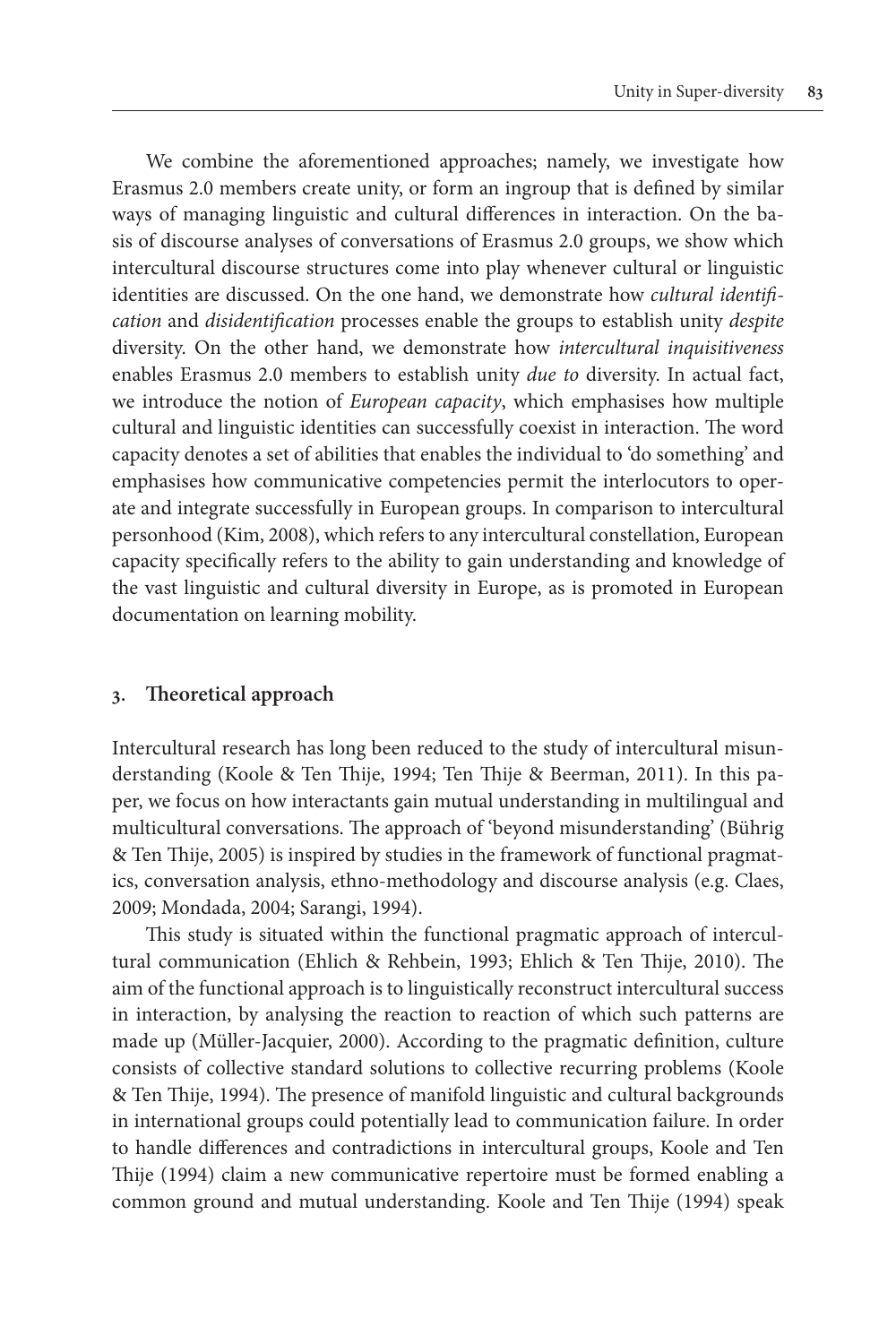of 'discursive interculture' whenever such a communicative repertoire, consisting of collective (linguistic) solutions, is formed in intercultural groups. The concept of discursive interculture reveals how interactants are able to establish unity or form an ingroup, due to successfully managing differences in interaction. A discursive interculture is a 'culture' that results from cultural contact. An interculture cannot be traced back to the individual cultures present. Discursive intercultures may arise in supranational and multilingual groups engaged in long-term contact. The interactants share common knowledge on the functioning of communication and culture. In time, discursive intercultures can develop into structures that surpass or even alter national cultures (Ten Thije, 2003). This notion is comparable to what Ongur (2010, pp. 133–134) claims, namely that Europeans could form ingroups which may temporarily enable them to construct a social identity. Just like a discursive interculture, this is an identity that results from interaction. However, the word *discursive* specifically refers to the study of discourse structures that characterise the interculture. In this paper, we presuppose that all groups in this study create a discursive interculture and demonstrate which intercultural discourse structures are characteristic of the conversations of the Erasmus 2.0 groups. Analysis of these structures gives insight into how its members express and manage cultural and linguistic differences and identities in interaction.

## **4. Method**

This study applies triangulation (Baarda, De Goede & Teunissen, 2005), using discourse analysis, intercultural biographies and participant observation. The first method concerns discourse analysis of international discourse (Ehlich & Ten Thije, 2010). Secondly, an intercultural biography of each participant was compiled, including information on participants' foreign experiences and language levels according to the European Framework self-assessment grid. The last method concerns participant observation: one of the authors belongs to the Erasmus generation 2.0 and participated in three conversations in Brussels. This allows for a level of data interpretation that could not be reached otherwise (Wilton, 2009, p.59).

Intercultural interaction has been thoroughly studied in international classrooms (Ehlich & Ten Thije, 2010; Ellwood, 2008; Halevi, 2011; Meierkord, 2007). The institutional character of classroom discourse can greatly influence speech actions and language choice (Ellwood, 2008). This investigation concerns dinner conversation, which is an informal and spontaneous discourse genre (Keppler, 1994). Interactants have no restriction as regards to theme, speaker turn, language and modality (Wilton, 2009). As a result, the topics covered, languages used and references made to cultural and linguistic issues are spontaneous and voluntary.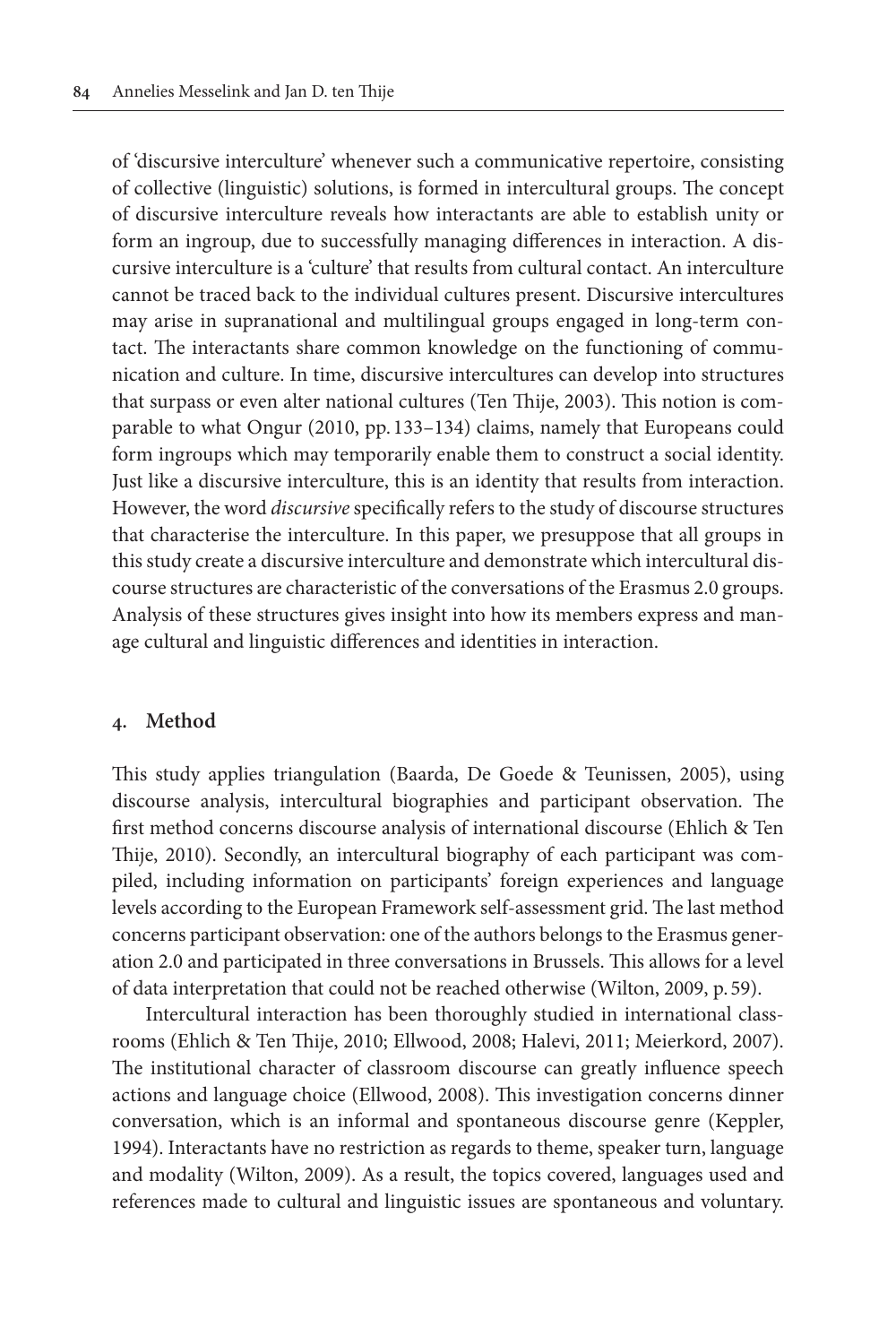Due to the action space that is characteristic for this genre, it was expected that multilingual dinner conversation in particular would reveal the intercultural discourse structures of the Erasmus generation 2.0. The institutional goal of dinner conversations is socialisation, for which shared knowledge is required and interactants must mutually develop a communicative repertoire (Keppler, 1994, p. 27). Although socialisation might not seem to fulfil any institutional goals, Ehlich and Rehbein (1979) discuss how 'homileic discourse' can in fact do so. Socialisation in intercultural groups forms an important part of learning within these mobility programmes, preparing young adults for international communication and enhancing knowledge of other European languages and cultures.

The data were gathered with the sole goal of capturing a representation of reality (Habib, 2008, p. 1121), in accordance with the ethnography of communication (Hymes, 1972). The corpus consists of six video/audio recordings of dinner conversations (approximately 10:33 hours) in six different groups of the Erasmus generation 2.0 living in Brussels. Three of the recordings were made during dinners in international houses and three during dinners of colleagues and friends. In total, 27 persons participated in the recordings. The criteria for being a member of the Erasmus generation 2.0 are: to undertake work experience in Brussels

| Group          |                 | Nationality and abbreviation of the participants in the transcripts * |             |             |                    |         |      |  |
|----------------|-----------------|-----------------------------------------------------------------------|-------------|-------------|--------------------|---------|------|--|
| 1              | French (2)      | Italian                                                               | Spanish (2) | Dutch       | Portuguese         | Chinese | 1h46 |  |
|                | Fm1, Ff         | Im1                                                                   | Sm, Sf      | Df1         | Pm                 | Cf      |      |  |
| $\overline{2}$ | French $(2)$    | Italian                                                               | Ukrainian   | Japanese    |                    |         | 1h35 |  |
|                | Fm2, Fm3        | Im2                                                                   | Um          | Jm          |                    |         |      |  |
| 3              | Hungarian       | Italian                                                               | Czech       | Irish       | Luxem-<br>bourgish |         | 1h39 |  |
|                | Hf              | Im3                                                                   | Cm          | Irf         | Lf                 |         |      |  |
| $\overline{4}$ | French          | Danish                                                                | Belgian     |             |                    |         | 1h51 |  |
|                | Fm <sub>4</sub> | Daf                                                                   | Bm1         |             |                    |         |      |  |
| 5              | German          | Danish                                                                | Belgian     | Dutch $(2)$ | <b>British</b>     |         | 2h00 |  |
|                | Gm              | Daf                                                                   | Bm2         | Df2, Df3    | <b>Brm</b>         |         |      |  |
| 6              | French          | Italian (2)                                                           | Ukrainian   | Dutch       | Spanish            |         | 1h32 |  |
|                | Ff              | Im1, Im4                                                              | Um          | Df4, Df5    | Sm                 |         |      |  |

**Table 1.** Respondents

\* The first (and second) letter(s) represent(s) the nationality (F is French), and the final letter the gender (m is male, f is female). Where there were multiple participants of the same gender and nationality, a number was added (e.g. Fm1).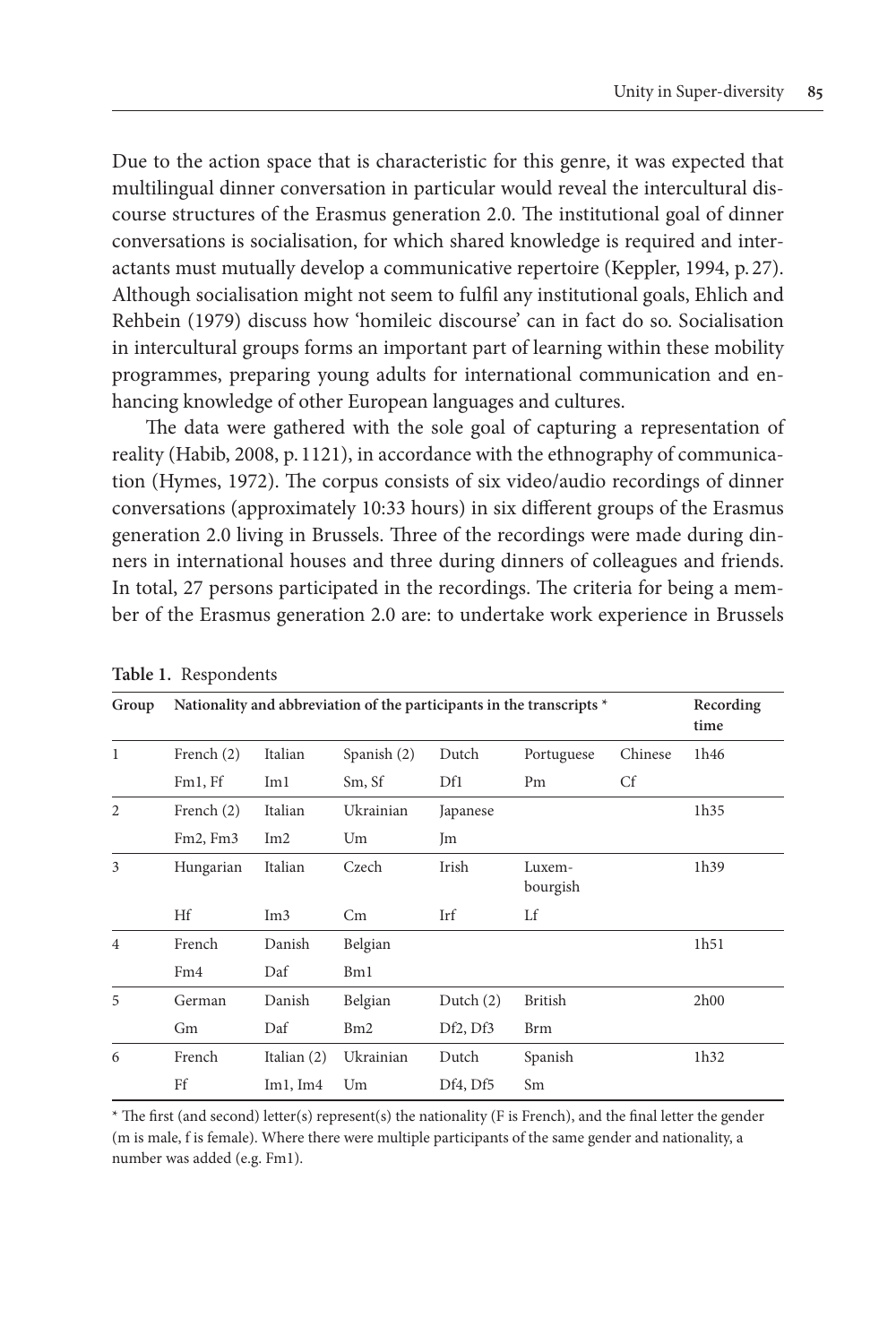(internship or traineeship); to have completed a minimum of two stays abroad of at least three months each; to master a minimum of two foreign languages; and to be a student or graduate of higher education, aged between 22 and 30, and of European nationality. Four of the 27 participants are not part of the Erasmus generation 2.0 because of their non-European nationality, age or insufficient experience in foreign countries. In total, 16 different nationalities are represented and 19 different languages (predominantly European) form their linguistic repertoires. Table 1 gives an overview of the nationality of each participant per group and the corresponding abbreviations used in the transcripts. The 23 participants of the Erasmus generation 2.0 have spent, on average, 3.8 stays in a foreign country with a duration of 2.3 years. They speak, on average, 3.3 foreign languages and all of them have mastered English at level C1 or C2 according to the Common European Framework of Languages.

# **5. Results**

In this section, we present five intercultural structures frequently used in the six recorded dinner conversations of the Erasmus 2.0 groups. The analysis is divided into structures enabling unity to be reached either *despite* or *due to* diversity. In Section 5.1, we examine *cultural (dis)identification*, which reveals how interactants refer to the cultural and linguistic identities of themselves or others in interaction, and how they differentiate between these identities on a situational basis. By downgrading the relevance of their cultural identity in favour of belonging to the Erasmus 2.0 groups, interactants are capable of reaching unity *despite* diversity. In Section 5.2, we demonstrate the ability to operate, apply and gain linguistic and cultural knowledge in interaction, which we call *intercultural inquisitiveness*. Interactants make use of structures that optimise the cultural and linguistic diversity of the group and so reach unity *due to* diversity.

# **5.1** Cultural (dis)identification

In this section, we demonstrate, alongside two discourse structures, how members of the Erasmus generation 2.0 express their identities by identifying themselves and others (Blommaert, 2005, p. 210) to confirm or contradict their belonging to their cultural group. Cultural identification is often followed by cultural disidentification. As is stated in the Social Identity Theory, group membership can offer the ability to bypass inter-individual differences in groups, which may lead to 'depersonalization' or 'deindividuation' (Ongur, 2010, p. 134). In this section, we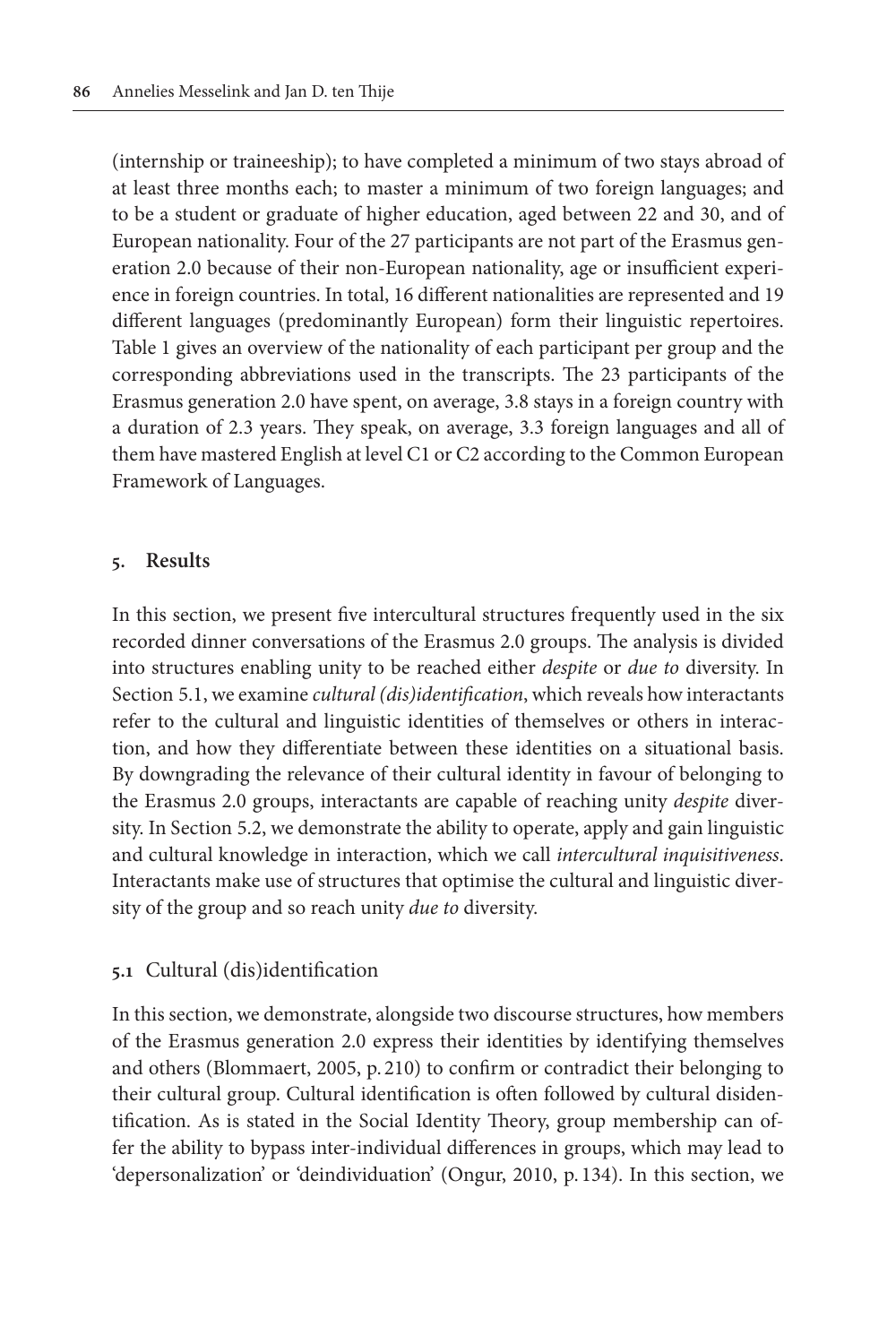demonstrate that cultural disidentification is a recurring discourse structure in the Erasmus 2.0 groups that contributes to reaching unity *despite* diversity.

# **5.1.1** *Cultural categorisation*

According to Sacks' (1972) Membership Categorization Device (MCD), categorisation can activate knowledge about a certain category and indicate an expected sequence of actions from the one categorised (Sacks, 1972). Vice versa, the display of certain actions can indicate belonging to a certain category. The following excerpts demonstrate the complexity of cultural categorisation in the Erasmus generation 2.0.

| Irf $[v]$                  | <sup>1b</sup> well you must know they curse so much!<br><sup>1a</sup> and I mean like Irish people like<br><sup>1c</sup> like |  |                                                                      |                               |  |  |
|----------------------------|-------------------------------------------------------------------------------------------------------------------------------|--|----------------------------------------------------------------------|-------------------------------|--|--|
| Irf $[nv]$                 | ((looking at Cm and Im3))                                                                                                     |  |                                                                      |                               |  |  |
| $Cm$ [ $nv$ ]              |                                                                                                                               |  |                                                                      | $2$ ((looking)                |  |  |
| $Im3$ [nv]                 |                                                                                                                               |  |                                                                      | $3$ ((looking)                |  |  |
| Irf $[v]$                  | and they don't even know that they're doing it                                                                                |  | <sup>4b</sup> they don't know                                        | <sup>7a</sup> you know what i |  |  |
| $Cm$ [nv]                  | at Im <sub>3</sub> and smiling))                                                                                              |  | <sup>5</sup> HAHAHA                                                  |                               |  |  |
| Im3[v]                     |                                                                                                                               |  | <sup>6a</sup> YHeah                                                  |                               |  |  |
| $Im3$ [nv]                 | at Cm and smiling))                                                                                                           |  | 6b HAHAHA                                                            |                               |  |  |
| $\operatorname{Irf}$ $[v]$ | mean like I don't know it just seems so bad you just sit at a bar and some tables over there                                  |  |                                                                      |                               |  |  |
| Irf $[v]$                  | You just hear like f f f f f f it's just like this CRINGE I don't know <sup>7b</sup> yeah so                                  |  |                                                                      | <sup>11</sup> and for Irish   |  |  |
| $Hf$ [nv]                  |                                                                                                                               |  | $8$ HEHEHE                                                           |                               |  |  |
| $Cm$ [nv]                  |                                                                                                                               |  | <sup>9</sup> HEHEHE                                                  |                               |  |  |
| $Im3$ [nv]                 |                                                                                                                               |  | $10$ HEHEHE                                                          |                               |  |  |
| $\operatorname{Irf}$ $[v]$ | people that's just like constantly (inside) and you're like you just said the F word. no DID I?                               |  |                                                                      |                               |  |  |
| Irf $[v]$                  | and you're like::                                                                                                             |  |                                                                      | <sup>13</sup> really?         |  |  |
| Hf[v]                      |                                                                                                                               |  | <sup>12</sup> yeah but that's the same in Hungary my friends are all |                               |  |  |
| Hf[v]                      | 14 yea::: $h$ ( $-$ ) they they speak really really dirty                                                                     |  |                                                                      |                               |  |  |
|                            |                                                                                                                               |  |                                                                      |                               |  |  |

*Excerpt 1a: Irish curse so much*

In excerpt 1a, the Irish female categorises cursing as Irish behaviour (segment 1b). Despite being Irish herself, she repeatedly refers to 'Irish people' as 'they' (1b, 1c, 4b). By using these 'modifiers' she neutralises the applicability of the category to herself (Sacks, 1972, p. 469). In s14, the Hungarian female uses the same pronoun ('they') in reference to her Hungarian friends. In accordance with the MCD, hearers may apply the rule of 'protection against induction' (ibid.) and need not adjust their knowledge of the category. Instead, the Irish and Hungarian females are viewed as an exception in their category. Sacks (1972) describes this phenomenon rather negatively as being an 'inadequate' member of one's group. In excerpt 1a,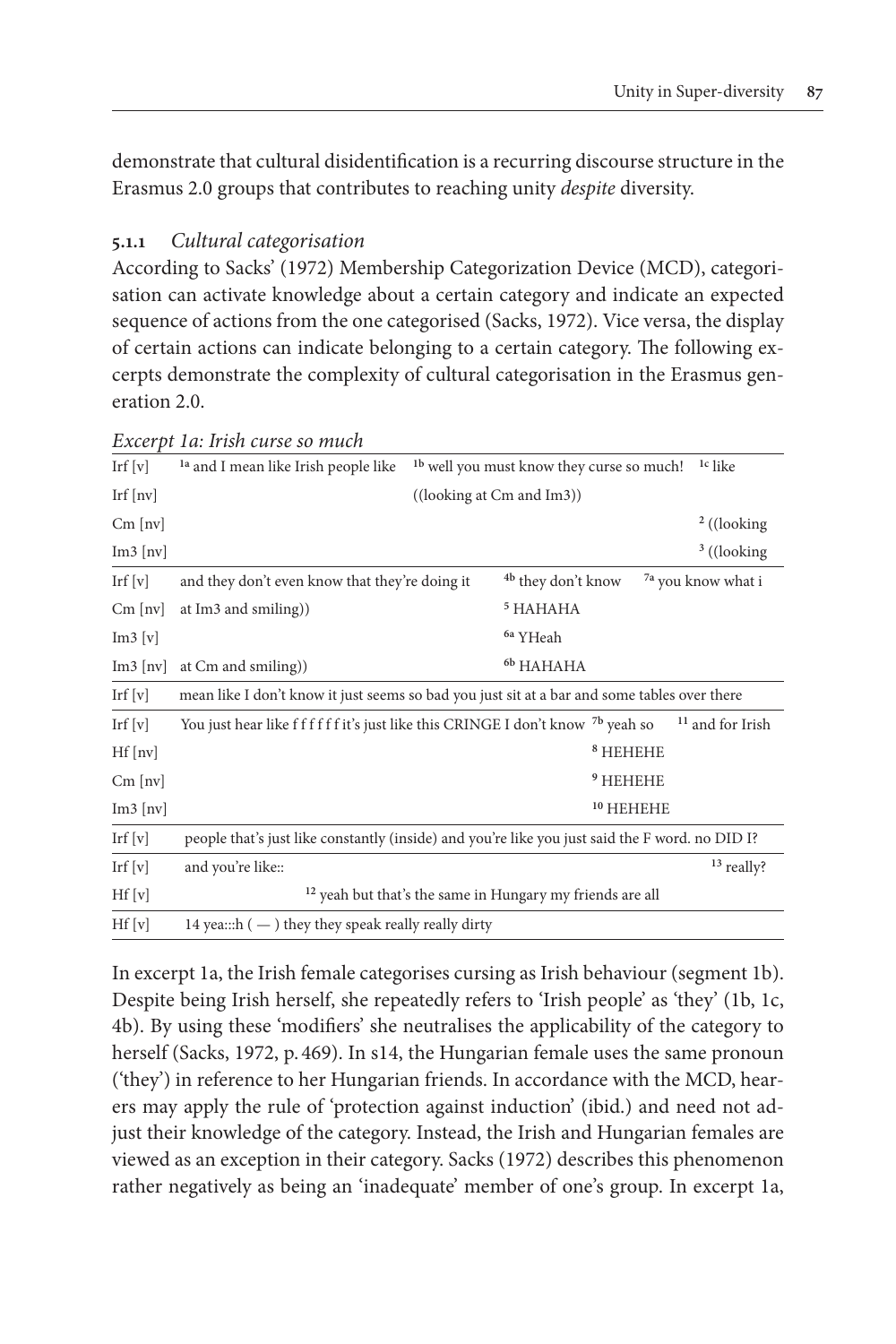however, self-exclusion from their category allows for both females to be included in the Erasmus 2.0 category.

#### *Excerpt 1b: Very Italian*

Shortly after excerpt 1a, the Luxembourgish female claims to sometimes use a gesture instead of cursing.

| Lf[v]                 | <sup>1a</sup> today I was playing squash with my friend $\uparrow$ and he just took this really evil shot that I |                             |                               |                                                  |                     |  |
|-----------------------|------------------------------------------------------------------------------------------------------------------|-----------------------------|-------------------------------|--------------------------------------------------|---------------------|--|
| Lf[v]                 |                                                                                                                  | couldn't get and I was like |                               | <sup>2a</sup> that's what I did! I was just like |                     |  |
| Lf[nv]                |                                                                                                                  |                             | 1 <sub>b</sub>                |                                                  | $^{2b}$ ((Italian   |  |
| Lf[v]                 |                                                                                                                  |                             | <sup>5a</sup> YHeah           |                                                  |                     |  |
| Lf[nv]                | gesture))                                                                                                        |                             | <sup>5b</sup> HAHAHA          |                                                  |                     |  |
| If $\lceil nv \rceil$ |                                                                                                                  | <sup>3</sup> HAHAHA         | <sup>6</sup> HAHAHA           |                                                  |                     |  |
| Hf[v]                 |                                                                                                                  |                             | <sup>7a</sup> VE:::ry Italian |                                                  |                     |  |
| $Hf$ [nv]             |                                                                                                                  |                             | $7b$ ((Italian gesture))      |                                                  |                     |  |
| Cm[v]                 |                                                                                                                  |                             |                               | <sup>8a</sup> CHE CAZZO che cazzo                |                     |  |
| $Cm$ [nv]             |                                                                                                                  |                             |                               | <sup>8b</sup> ((Italian gesture))                |                     |  |
| Im3 [v]               |                                                                                                                  | <sup>4</sup> IN ITALIAN?    |                               |                                                  |                     |  |
| $Im3$ [nv]            |                                                                                                                  |                             |                               |                                                  | <sup>9</sup> HAHAHA |  |

According to Sacks, certain actions, such as the gesture in excerpt 1b, can activate knowledge of the corresponding category. This happens here, where the hearers very quickly identify the gesture as Italian (s4, s7a). All clearly have the required cultural knowledge to interpret the gesture even though only one of them is Italian. They laugh (s6, s9), some imitate the gesture (s7b & 8b) and the Czech male verbalises the associated Italian words 'che cazzo' ('what the fuck'; translation by the authors) (s8a). According to the MCD, certain behaviour is an indicator for belonging to the corresponding category. This is not the case for excerpt 1b, as the interactant does not belong to the category of the gesture she makes. Sacks uses the concept of 'imitating' behaviour. In this case, however, we claim this is an example of 'acculturation' (Kim, 2008). The Luxembourgish female does not seem to make the gesture for humorous purposes, as she only realises her use of this gesture is funny when the others start laughing and categorise it as Italian (s5b). A few minutes later in this conversation, the Italian male claims to actually never use this gesture.

Excerpts 1a and 1b both illustrate the complexity of cultural categorisation in the Erasmus 2.0 group, as cultural background is not necessarily an indicator of expected behaviour and vice versa. In fragment 1a, two speakers renounce their cultural background by claiming not to curse as much as their cultural peers. In fragment 1b, a Luxembourgish female uses a gesture belonging to the Italian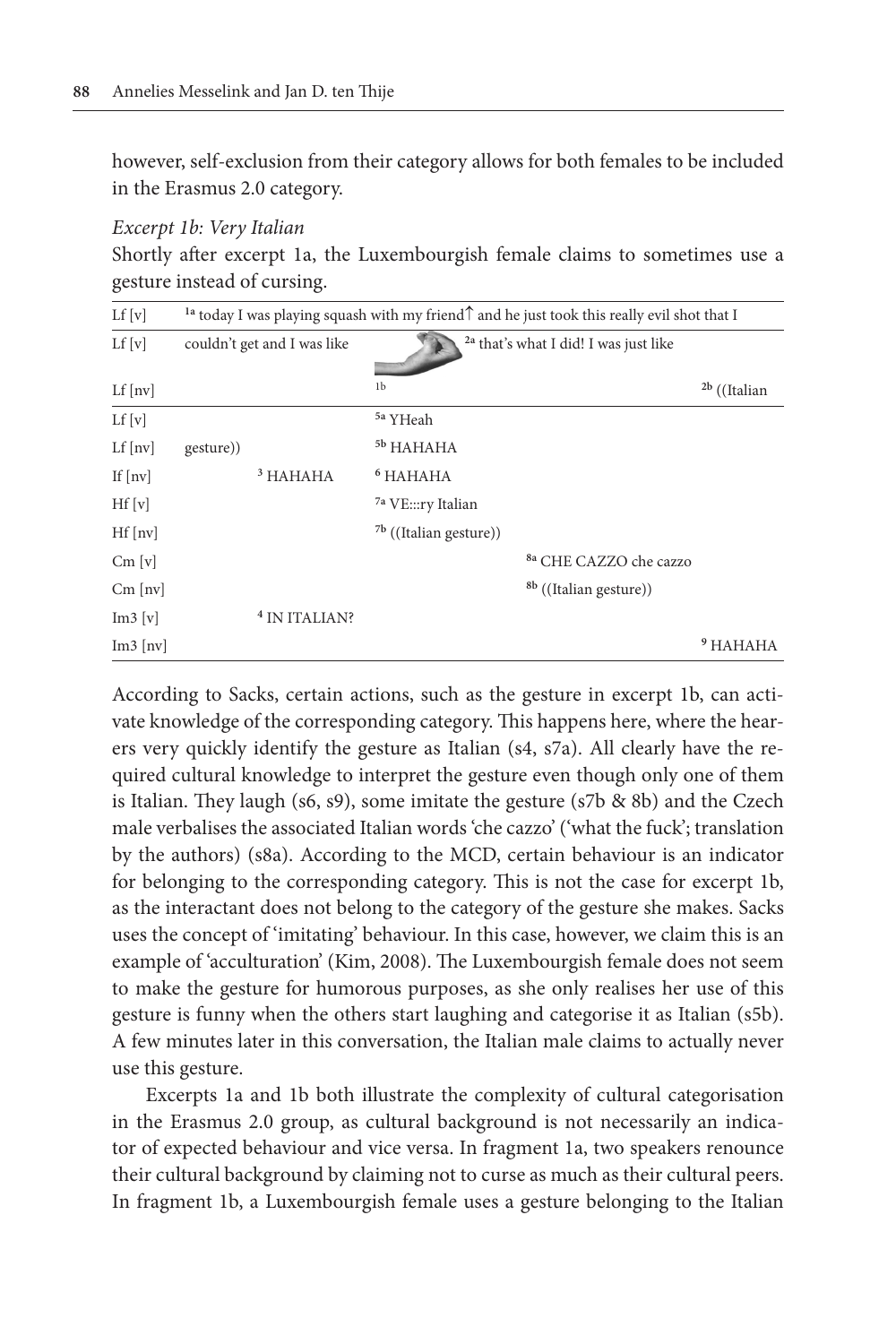language whereas the Italian speaker claims to never use that gesture. Blommaert (2005, p. 206) states that globalisation processes lead to categorical identities becoming less clear-cut or well understood as acts of categorisation. This fragment illustrates that Erasmus 2.0 members correspondingly differentiate their knowledge of categories and apply this knowledge on a situational basis. Doing so leaves room for differences to exist but also for similarities to be emphasised through cultural disidentification, thus enabling them to achieve unity *despite* diversity. We found 15 similar discourse stretches in which we demonstrate how interactants successfully manage complex cultural categorisations in all six cases, and in doing so, enable each other to either identify or disidentify themselves or others with the cultures of themselves or others.

# **5.1.2** *Resisting cultural categorization*

Blommaert (2005, p. 205) states that one is often *grouped* by others in processes of categorisation, whether one wants to belong to said group or not. Day (1998) claims that when individuals are ethnified, either voluntarily or involuntarily, they can respond by 'resisting membership'. This can prevent the ethnified from becoming an outsider. In the following excerpt we demonstrate how interactants use the discourse structure *resistance* to become an insider of the Erasmus 2.0 group.

| Excerpt 2: I eat this pasta with a spoon                                                                                                                                                                                      |
|-------------------------------------------------------------------------------------------------------------------------------------------------------------------------------------------------------------------------------|
| The first of the contribution of the contribution of the state of the state of the state of the state of the state of the state of the state of the state of the state of the state of the state of the state of the state of |

|                               | Um $[v]$ <sup>1</sup> I eat this pasta with a spoon! |                           |                        |                                |
|-------------------------------|------------------------------------------------------|---------------------------|------------------------|--------------------------------|
| Df1[v]                        |                                                      | <sup>2</sup> very good Um |                        | <sup>5</sup> let them complain |
| $\text{Im}1$ $\left[v\right]$ |                                                      |                           | <sup>4</sup> very good |                                |
| Im4 [v]                       |                                                      | $3$ very good             |                        |                                |
|                               |                                                      |                           |                        |                                |

Excerpt 2 takes place at the beginning of a dinner with friends. The Italian males have prepared pasta. When everyone starts eating, the Ukrainian male (Um) says: 'I eat this pasta with a spoon' (s1). In order to understand this utterance, cultural foreknowledge is required. In Italy pasta should be eaten with a fork; only children or the elderly are allowed to use a spoon. Um portrays this foreknowledge and, by clearly stating he is violating this cultural rule, provokes Im1 and Im4. The Dutch female (Df1) also indirectly provokes the Italian males by approving of this violation and adding 'let them complain' (s5), claiming that this eating behaviour would be reason for the Italians to complain or object. The Italians, however, do not object to the fact that Um eats his pasta with a spoon instead of a fork, which they make clear by responding 'very good'. In doing so, they resist cultural categorisation by diminishing the relevance of their category (Day, 1998, p. 152). Moreover, they ignore the provocation from Df1, which is another act of resisting membership, namely 'interactive avoidance' (Day, 1998, p. 167). It is notable that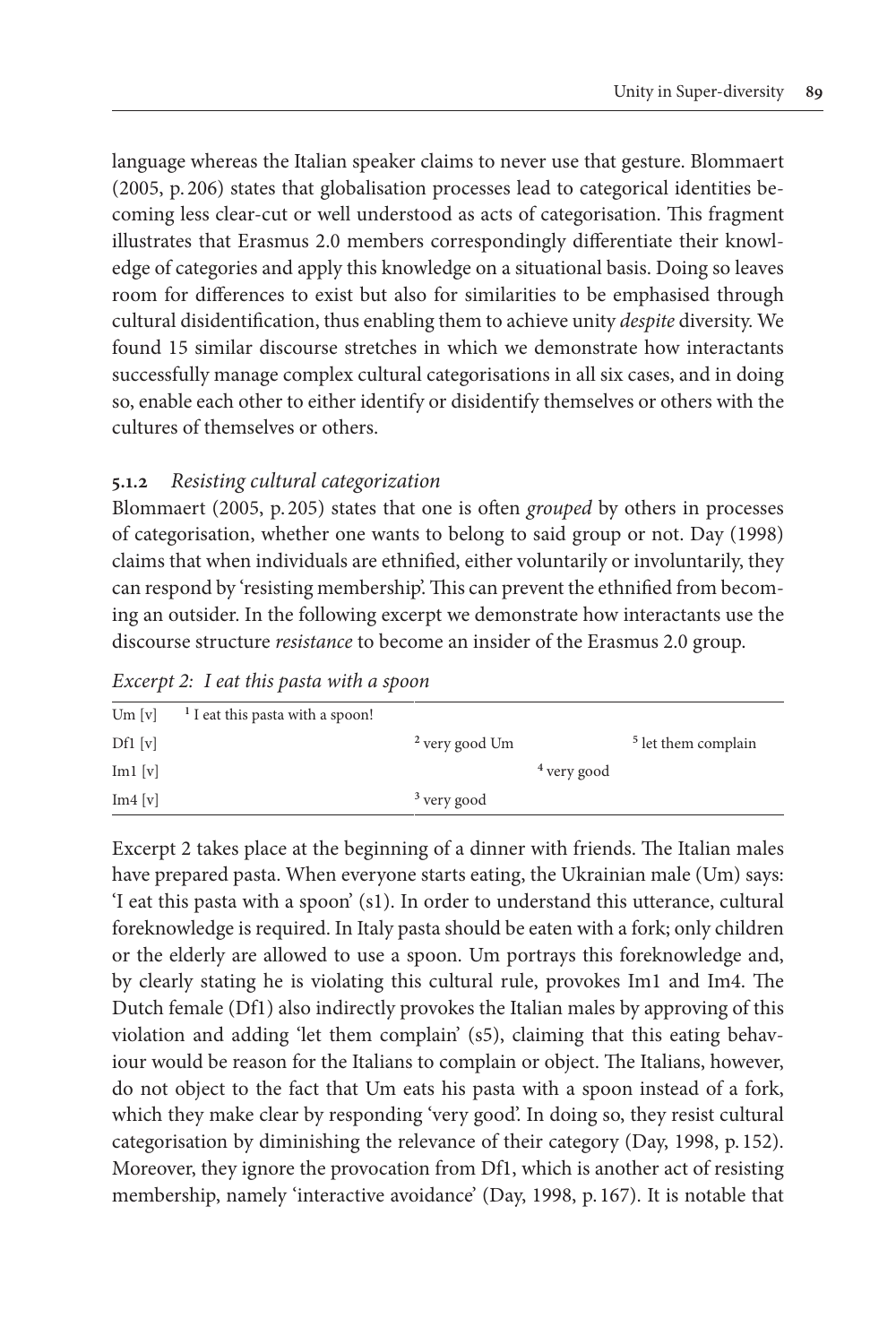the resistance of both Italian males is not to the violation of the Italian eating habit, but to the very fact that they are categorised. This demonstrates a certain degree of disidentification with their cultural background. We found 12 discourse stretches in the corpus in which cultural categorisation led to 'resisting membership' or cultural disidentification. According to Day (1998), resistance can endanger conversations. In the Erasmus 2.0 groups, on the other hand, by resisting cultural categorisations the potential barrier raised by cultural differences is torn down and unity is created *despite* diversity.

The discourse structures of cultural categorisation and resisting membership clearly demonstrate that cultural and linguistic diversity does not form a threat to mutual understanding in these Erasmus 2.0 groups. On the contrary, cultural categorisation is not necessarily used as an indicator of expected behaviour and resisting membership leads to downgrading the relevance of a cultural category and emphasising similarities. Both structures thus attribute to creating unity *despite* diversity.

# **5.2** Intercultural inquisitiveness

In this section, we examine three intercultural discourse structures frequently used in the six discursive intercultures of the Erasmus 2.0 groups, with the aim of applying and acquiring linguistic and cultural knowledge in interaction. Here, we demonstrate how *intercultural inquisitiveness* leads to optimising diversity and thus reaching unity *due to* diversity.

## **5.2.1** *Cultural expert*

According to Koole and Ten Thije (1994), the action potentials of interactants in intercultural discourse may vary according to self- or other-identification with regard to their cultural background. The so-called 'immigrant expert' occupies a position on the basis of other-identification, whereas the so-called 'immigrant representative' occupies a position on the basis of self-identification with his cultural background. Consequently, individuals can either identify themselves as cultural representatives or be identified as cultural experts by others. In the following excerpt, we give an example of an interactant having enough cultural knowledge to fulfil the role of cultural expert, whilst not being an actual member of the culture discussed.

# *Excerpt 3: In his country*

The conversation topic in excerpt 3 is the language conflict between Dutch and French speaking Belgians. This topic grants the Belgian male, who is a Dutch native speaker, the role of cultural representative. However, the French man takes up the role as cultural expert instead and the Belgian male renounces his role.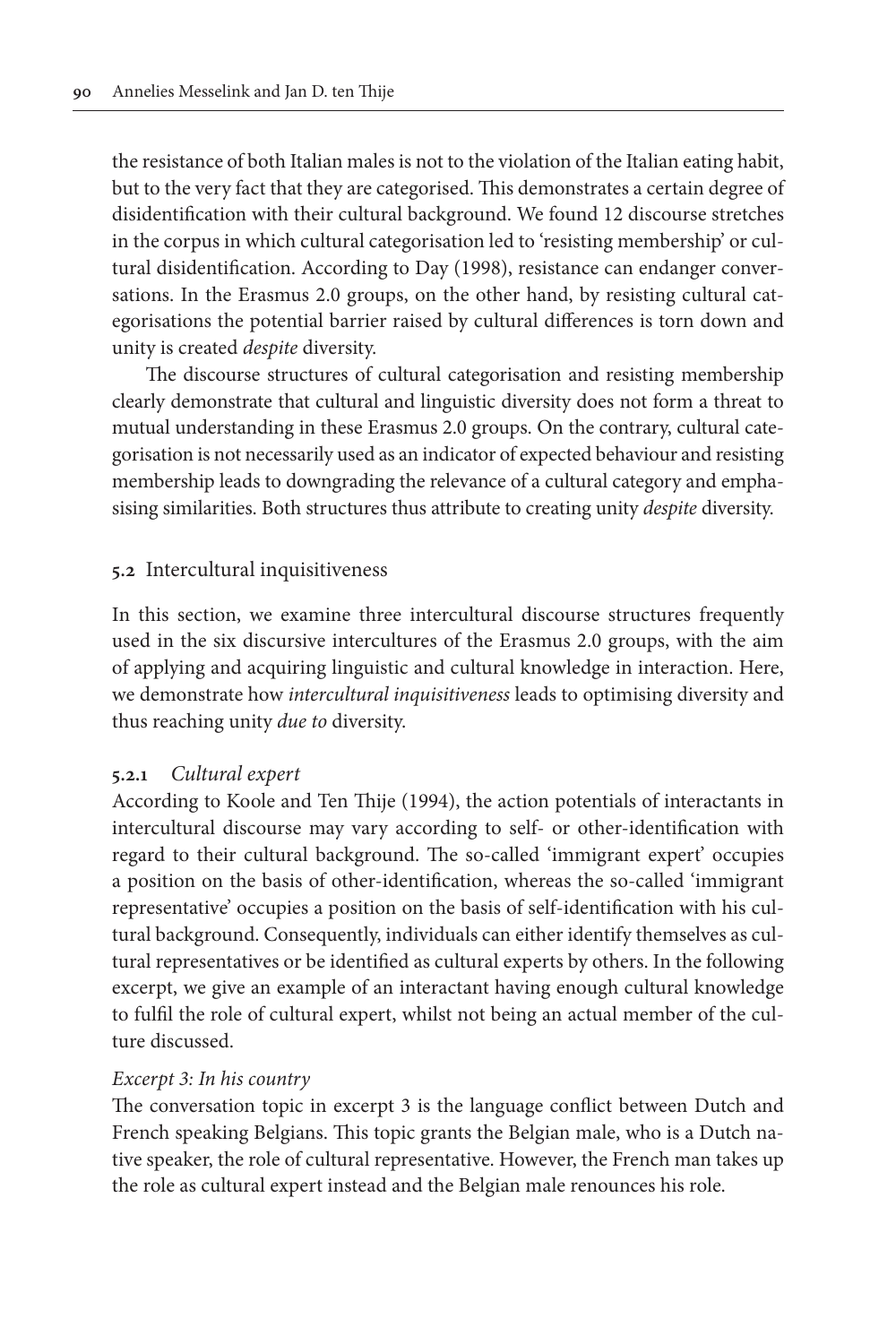| $\text{Daf}[v]$                       |              |                                                                                                   |                      | <sup>2a</sup> in the country of Bm1?                                                          |
|---------------------------------------|--------------|---------------------------------------------------------------------------------------------------|----------------------|-----------------------------------------------------------------------------------------------|
| $\text{Daf}$ [nv]                     |              |                                                                                                   |                      | <sup>2b</sup> HEHEHE                                                                          |
| Fm4[v]                                |              | <sup>1</sup> because all the people especially in eh in the country of Bm1                        |                      | <sup>3a</sup> they say that they don't                                                        |
| Fm4[v]                                |              |                                                                                                   |                      | speak eh: French eh actually they speak they speak French but they probably refuse to speak   |
| Fm4[v]                                | French so    | <sup>3b</sup> for example if you meet a guy like eh Bm1 you have to say some words                |                      |                                                                                               |
| Daf [v]                               |              |                                                                                                   |                      | <sup>5a</sup> that would be difficult                                                         |
| Daf [nv]                              |              |                                                                                                   |                      | <sup>5b</sup> HEHEHE                                                                          |
| $Bm1$ [v]                             |              | <sup>4</sup> no I don't I don't insist on people speaking Fre or ahh:: Dutch                      |                      |                                                                                               |
| Fm4[v]                                | In ah:       |                                                                                                   |                      |                                                                                               |
| $\text{Daf}[v]$                       |              |                                                                                                   |                      |                                                                                               |
| $\text{Daf}$ [nv]                     |              |                                                                                                   |                      |                                                                                               |
| Fm4[v]                                |              | <sup>6a</sup> just for the introduction you have to speak in Dutch you know                       |                      | <sup>6b</sup> just to say okay                                                                |
| $Fm4$ [v]a                            |              |                                                                                                   |                      | I respect your culture I respect your langua: ge and (now) is it possible to speak in French? |
| Fm4[v]                                |              | <sup>6c</sup> that's really important to to to keep a good relationship you know with people like |                      |                                                                                               |
| $\mathrm{Daf}\left[\mathrm{v}\right]$ |              | <sup>7a</sup> yes.                                                                                |                      | <sup>10</sup> there are some good vibes Bm1 do you feel::                                     |
| $\text{Daf}$ [nv]                     |              | <sup>7b</sup> HAHAHA                                                                              |                      |                                                                                               |
| $Bm1$ [nv]                            |              | $8$ HAHAHA                                                                                        |                      |                                                                                               |
| Fm4[v]                                | eh Bm1 and:: | <sup>9a</sup> I mean ah all ehh::                                                                 | you you              |                                                                                               |
| $Fm4$ [nv]                            |              | <sup>9b</sup> HAHAHA                                                                              |                      |                                                                                               |
| $Bm1$ [v]                             |              | <sup>11</sup> no you know he's really showing me some respect now you can you can wash my feet    |                      |                                                                                               |
| $\text{Daf}[v]$                       |              |                                                                                                   |                      | <sup>15</sup> no i see your point:                                                            |
| Daf [nv]                              |              |                                                                                                   | <sup>12</sup> HAHAHA |                                                                                               |
| $Bm1$ [v]                             |              | afterwards. and then we'll really be ah::                                                         |                      | $16$ now                                                                                      |
| $Bm1$ [nv]                            |              |                                                                                                   | $13$ HAHAHA          |                                                                                               |
| Fm4 [nv]                              |              |                                                                                                   | <sup>14</sup> HAHAHA |                                                                                               |
| $\text{Daf}$ [nv]                     |              |                                                                                                   |                      | $17$ HEHEHE                                                                                   |
| Bml[v]                                |              | he'll get some more subsidies to the other side of the country you know.                          |                      |                                                                                               |
| $Bm1$ [nv]                            |              |                                                                                                   |                      | <sup>18</sup> HAHAHA                                                                          |
| Fm4 [nv]                              |              |                                                                                                   |                      | <sup>19</sup> HAHAHA                                                                          |

The French male (Fm4) explains the importance of learning Dutch in Belgium to the Danish female, thus enabling her to gain the knowledge she needs to understand his arguments. Fm4 categorises the Flemish male (Bm1) several times: 'in the country of Bm1' (s1), 'if you meet a guy like Bm1' (3b) and 'people like Bm1' (6c). Bm1 uses 'self-dis-identification' (Koole & Ten Thije, 1994, p. 158) to renounce his representative role: 'I don't insist on speaking French' (s4). With this utterance he does not contradict what Fm4 says about his cultural peers, but he denies displaying the very behaviour which is being attributed to his cultural group.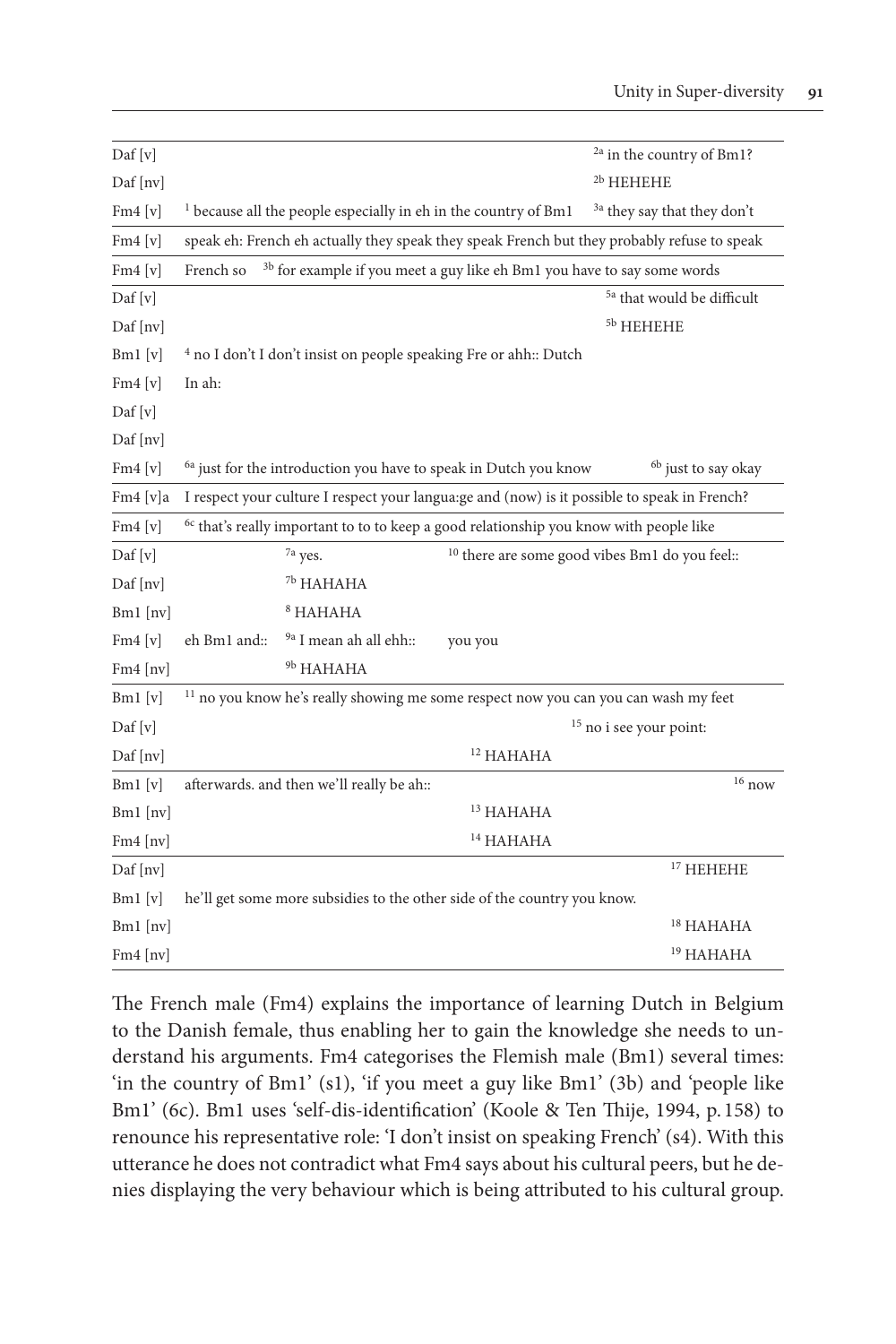The fact that Bm1 does not correct Fm4, and the delicate and complicated nature of the topic itself, confirms that Fm4 has enough cultural knowledge to perform the role of cultural expert. The fact that Fm4 understands the Belgian male's joke referring to the financial conflict between Flanders and Wallonia (s16–19), again affirms his sufficient culture-specific knowledge.

In intercultural encounters one often occupies the position of cultural representative to share knowledge of, and sometimes defend, one's culture (Blommaert, 2005; Ehlich & Ten Thije, 2010; Ellwood, 2008; Habib, 2008; Meierkord, 1996). Alongside eight similar discourse stretches, we demonstrate that, throughout the conversations of all six Erasmus 2.0 groups, however, knowledge is often revealed by cultural experts not belonging to the culture discussed, while the actual members dis-identify themselves as representatives. The structure of cultural expert reveals that interactants have much knowledge of cultural and linguistic differences in Europe. The interactants' frame of reference goes beyond their own culture. In combination with self-dis-identification, this reveals that interactants neither feel the need to place their own culture at the centre nor to always defend it. This enables them to expand their common ground and achieve unity *due to* diversity.

# **5.2.2** *Intercultural learning*

In the following excerpt, we will demonstrate that interactants not only apply but also playfully acquire cultural and linguistic knowledge in interaction. The discourse structure of intercultural learning is viewed as an important intercultural competence (Byram, 1997; Davis, 2005; Kim, 2008; Knapp-Potthoff, 1997; Spencer-Oatey & Franklin, 2009).

#### *Excerpt 4: Dutch and German language*

In excerpt 4, the French male (Fm4) displays specific and general knowledge of communication and languages (Knapp-Potthoff, 1997) that enable him to quickly and playfully acquire foreign languages in real-time interaction (Byram, 1997).

| $Bm1$ [v]       | $2$ ouais                                                 |                 |                                                    |  |  |
|-----------------|-----------------------------------------------------------|-----------------|----------------------------------------------------|--|--|
| $Fm4$ [v]       | <sup>1</sup> mais pour toi c'est plus simple l'allemand.  |                 | <sup>3</sup> JE SAIS je sais en cours de Dutch     |  |  |
| Tr              | <sup>1</sup> but for you German is easier                 |                 | <sup>3</sup> i know in my Dutch course when        |  |  |
| $Bm1$ [v]       |                                                           | 4 <sub>hm</sub> |                                                    |  |  |
| $Fm4$ [v]       | quand eh::quand je cherche un mot je cherche en allemand. |                 | <sup>5</sup> et tous les mots sont                 |  |  |
| Tr              | eh: when I look for a word in German                      |                 | <sup>5</sup> all the words are the same            |  |  |
| $\text{Daf}[v]$ | <sup>7</sup> what? what was that?                         |                 |                                                    |  |  |
| $Bm1$ [v]       | $6$ ouais                                                 |                 |                                                    |  |  |
| Fm4[v]          | pareils qua.                                              |                 | <sup>8a</sup> no I mean when when I'm in Dutch you |  |  |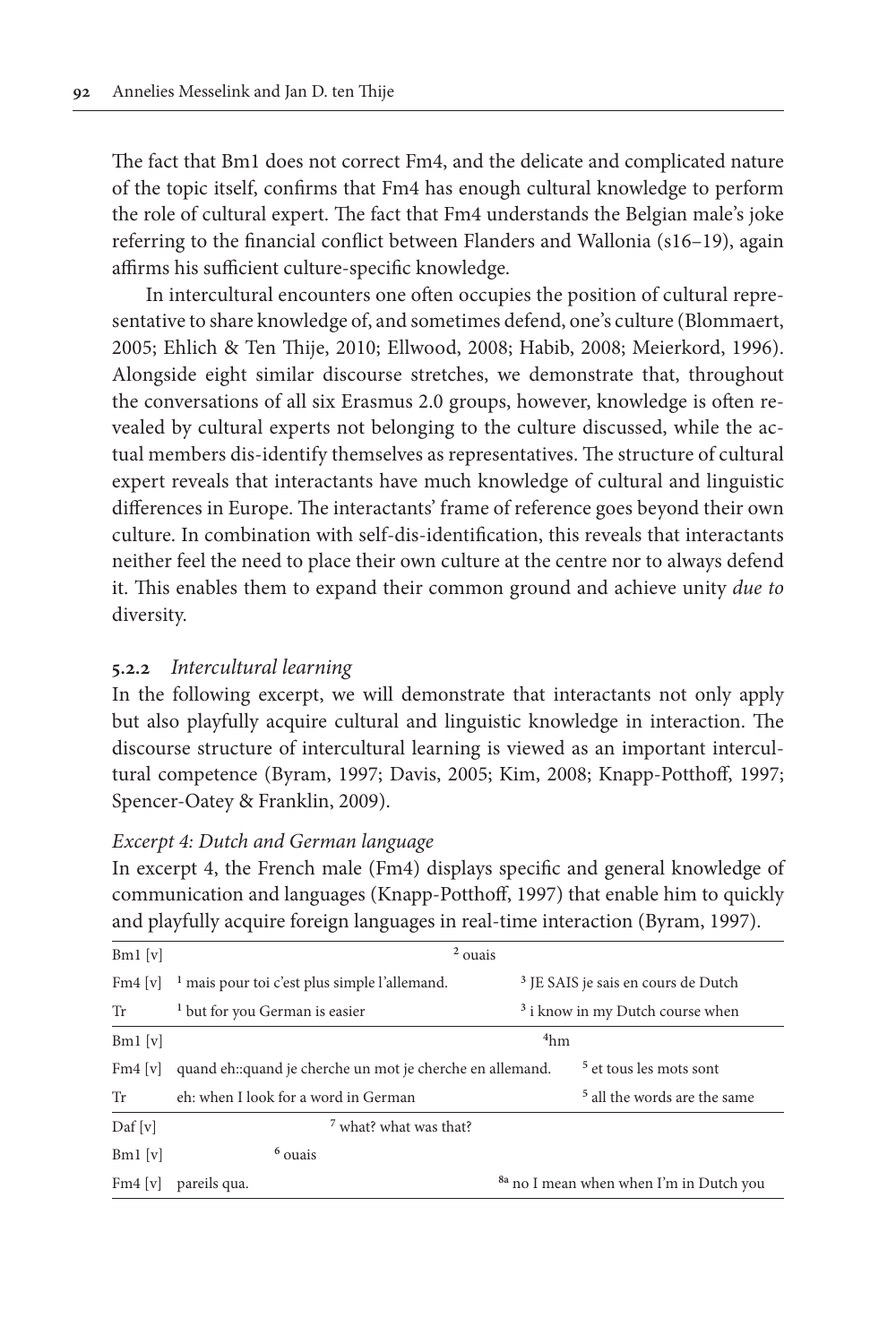| $Fm4$ [v]       | know and the teacher ask me for a word in Dutch I and I was like pff I dont know <sup>8b</sup> so I say |                                  |                     |                                                   |  |  |  |
|-----------------|---------------------------------------------------------------------------------------------------------|----------------------------------|---------------------|---------------------------------------------------|--|--|--|
| $Bm1$ [v]       | <sup>9a</sup> yeah                                                                                      |                                  |                     |                                                   |  |  |  |
| Bm1[nv]         |                                                                                                         |                                  | 9b HEHEHE           |                                                   |  |  |  |
| $Fm4$ [v]       | the one in German and I found the word                                                                  |                                  | $10$ so for example | some something like                               |  |  |  |
| $\text{Daf}[v]$ |                                                                                                         |                                  |                     | <sup>12a</sup> spelen                             |  |  |  |
| $Bm1$ [v]       |                                                                                                         |                                  |                     | $11$ yeah.                                        |  |  |  |
| Fm4[v]          | a spielen which is a a play in a German it's the same word in Dutch spelen                              |                                  |                     |                                                   |  |  |  |
| $\text{Daf}[v]$ | <sup>12b</sup> it's it's the same in Danish as well:: <sup>12c</sup> SPILLE? So::                       |                                  |                     |                                                   |  |  |  |
| Fm4[v]          |                                                                                                         |                                  |                     | <sup>13</sup> or ick ick wohne ick wohne in       |  |  |  |
| $Bm1$ [v]       | <sup>14a</sup> it's the same                                                                            | <sup>14b</sup> ik woon in Elsene |                     |                                                   |  |  |  |
| Fm4[v]          | Elsene                                                                                                  | <sup>15a</sup> so ah in German   |                     | <sup>15b</sup> in German it's ich eh ich eh wohnt |  |  |  |
| $Bm1$ [v]       |                                                                                                         | <sup>16a</sup> hmhm.             |                     |                                                   |  |  |  |
| Fm4[v]          | ich wohne? in eh in Ixelles no?                                                                         |                                  |                     |                                                   |  |  |  |

The French male (Fm4) compares the Dutch and German languages, claiming it must be easier for the Flemish male (Bm1) to learn German (s1). He then tries to compose Dutch and German sentences himself, instead of asking Bm1 for translations (s10, s13, s15b). The Danish female repeats the Dutch word 'spelen' (to play) and compares it to the Danish word 'spille' (s12a-c). According to Byram (1997, pp. 61–63), interpreting and contrasting the languages and, through the languages, the cultures (or 'languaculture' Agar, 1996), of the self and the other is an important element of intercultural learning. Therefore, the utterances in segments 13 and 15b are notable. In segment 13, Fm4 speaks Dutch and says 'Elsene' which is the Dutch name of a district in Brussels, generally only used by Dutch speakers. In segment 15b, he speaks in German about the same district only now he uses the French name 'Ixelles'. Whilst practising and contrasting two foreign languages he has only recently acquired, the French male thus manages to also apply his cultural knowledge of the language difference in Brussels by differentiating between the proper names of the district.

We found 12 similar discourse stretches in which cultural and linguistic differences serve as a conversation topic and facilitate intellectual learning, in all six conversations of the Erasmus 2.0 groups. Interactants willingly make use of the groups' diversity to acquire knowledge of foreign cultures and languages. This *intercultural inquisitiveness* is a key characteristic enabling them to expand their common ground and so achieve unity *due to* diversity.

# **5.2.3** *Languaging*

The approach of 'languaging' enables the study of the vast linguistic variation in 'super-diverse' contexts (Blommaert & Backus, 2011, p. 8). Language is viewed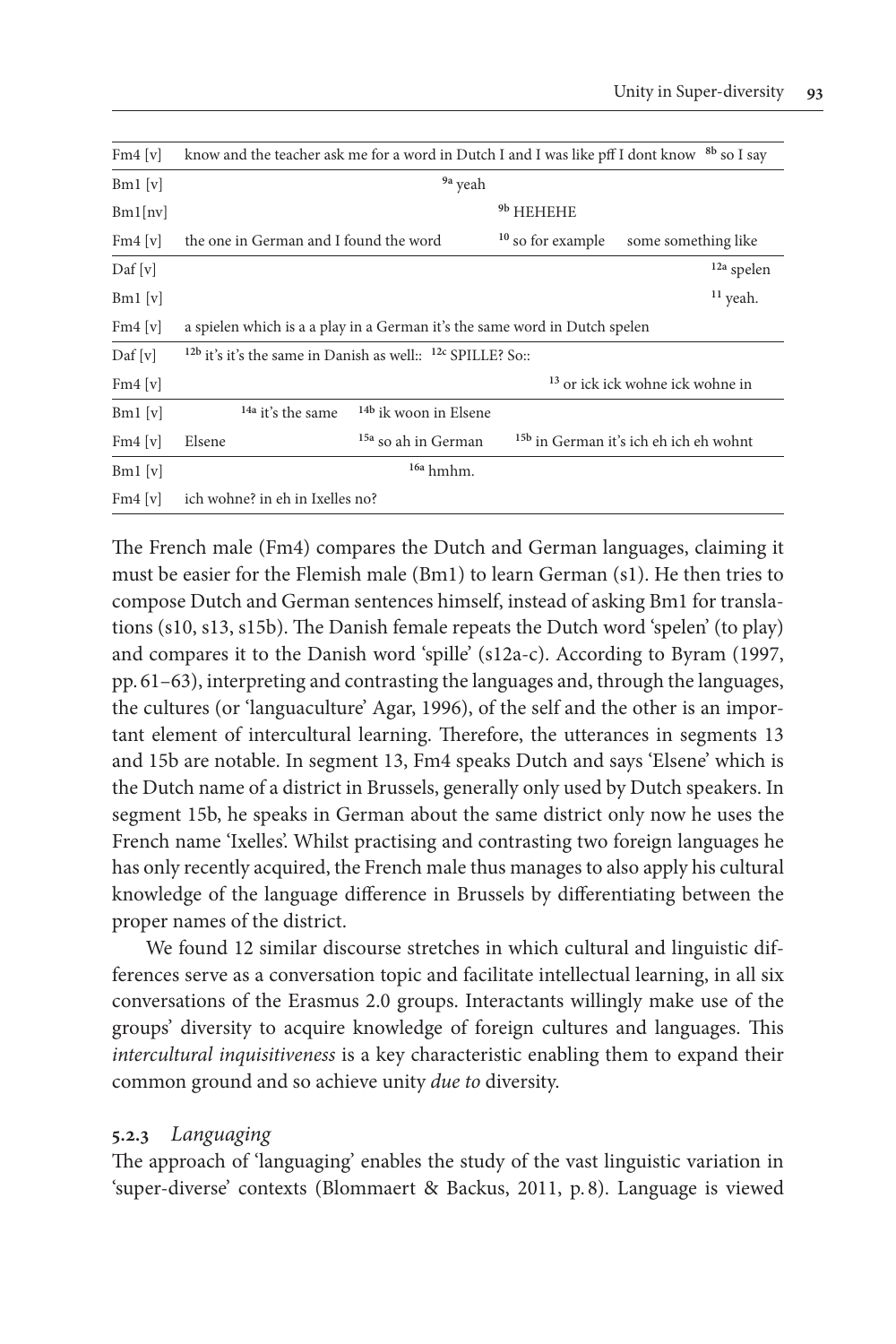as dynamic and creative potential to speak, emphasising the *use of language* and its users: the *languagers*. The following excerpts are part of several small discussions held in four languages, during 3.5 minutes. The focus of the analysis is on three interactants in particular. Table 2 displays their experiences abroad and their language levels based on the self-assessment grid of the Common European

| Im1 (Italian) |                | Living abroad | Sm (Spanish) |                | Living abroad | Df1 (Dutch) |                | Living abroad |
|---------------|----------------|---------------|--------------|----------------|---------------|-------------|----------------|---------------|
| Italian       | LI             | Australia     | Spanish      | Ll             | Italy         | Dutch       | L1             | Italy         |
| English       | C <sub>2</sub> | France        | English      | C1             | Ireland       | Italian     | C <sub>2</sub> | Switzerland   |
| French        | C2             | Belgium       | Italian      | C <sub>1</sub> | India         | English     | C <sub>1</sub> | Belgium       |
| French        | B1             |               |              |                | Belgium       | French      | B1             |               |
|               |                | 23 months     |              |                | 70 months     | German      | B <sub>2</sub> | 23 months     |

**Table 2.** Intercultural biographies

Framework of Reference for Languages.

## *Excerpt 5a: Discussion on music*

Primary to the excerpt below, the interactants discuss in English the fact that they always listen to the same music in the house. The Spanish male (Sm) claims that the Dutch female (Df1) is the only one to introduce new music. The Italian male (Im1) disagrees, claiming that Df1 'doesn't know anything'. Sm tells his girlfriend what they are talking about:

| Sm[v]                         |                                                                              | <sup>1</sup> rolling stones::: bob dylan:: beatles, y dije que ella lo sabia                          |                                                  |                            |                           |  |  |
|-------------------------------|------------------------------------------------------------------------------|-------------------------------------------------------------------------------------------------------|--------------------------------------------------|----------------------------|---------------------------|--|--|
| [Tr]                          | <sup>1</sup> rolling stones::: bob dylan:: beatles and i said that she knows |                                                                                                       |                                                  |                            |                           |  |  |
| $\text{Im}1$ $\left[v\right]$ |                                                                              |                                                                                                       |                                                  | $^{2a}$ ella?              | <sup>2b</sup> ella sa que |  |  |
| [Tr]                          |                                                                              |                                                                                                       |                                                  | $2a$ she?                  | <sup>2b</sup> she doesn't |  |  |
| $Df1$ [nv]                    |                                                                              |                                                                                                       |                                                  | 3 HEHEHE                   |                           |  |  |
| $\text{Im}1$ $\left[v\right]$ | nada                                                                         |                                                                                                       |                                                  |                            |                           |  |  |
| [Tr]                          | know anything                                                                |                                                                                                       |                                                  |                            |                           |  |  |
| Df1[v]                        | <sup>4a</sup> ohhh                                                           | <sup>4b</sup> che hai contro di ella?                                                                 | <sup>4c</sup> devi ammetere che sei::: no lascia |                            |                           |  |  |
|                               | Df1 [nv] $^{4a}$ ((smiling))                                                 |                                                                                                       |                                                  |                            |                           |  |  |
| [Tr]                          |                                                                              | <sup>4b</sup> what do you have against 'ella'? <sup>4c</sup> you have to admit that you no never mind |                                                  |                            |                           |  |  |
| Sm[v]                         |                                                                              |                                                                                                       |                                                  | $7$ mmm                    |                           |  |  |
| $\text{Im}1$ $\left[v\right]$ | <sup>5</sup> no no vai vai                                                   |                                                                                                       |                                                  |                            | <sup>9</sup> bueno bueno  |  |  |
|                               | Im1 [nv] $5$ no no go go                                                     |                                                                                                       |                                                  |                            |                           |  |  |
| Df1[v]                        |                                                                              | <sup>6</sup> no vabbeh, lascia perdere questa                                                         |                                                  | <sup>8</sup> it's great Pa |                           |  |  |
| [Tr]                          |                                                                              | <sup>6</sup> no never mind let's let this one go                                                      |                                                  |                            |                           |  |  |
| [nv]                          |                                                                              |                                                                                                       | (0.3)                                            |                            |                           |  |  |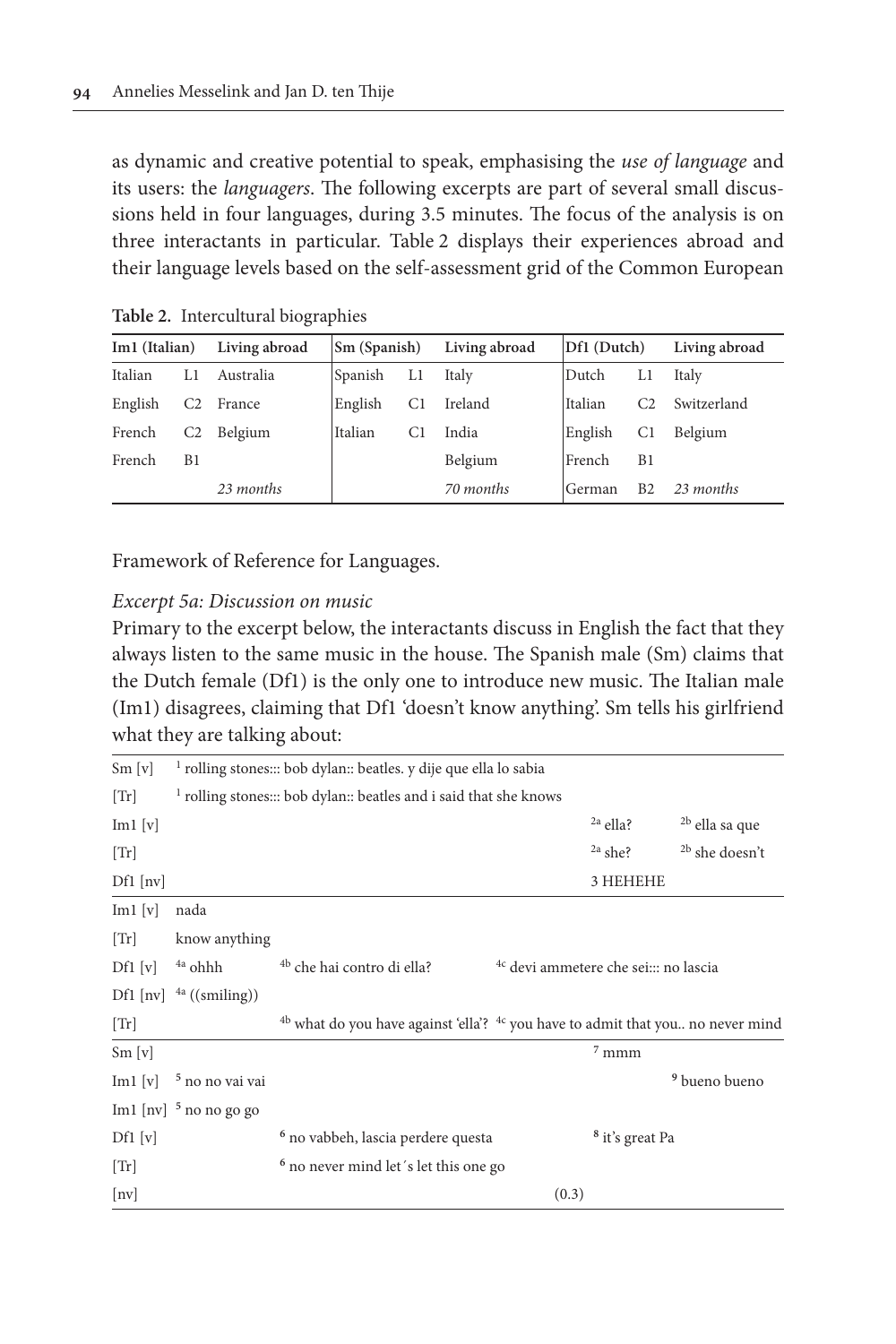In the above stretch, Im1 crosses to Spanish (s2) and takes up the same discussion as held before in English. Rampton (1996, p.8) defines 'crossing' as using the language of a group to which the speaker does not belong. Table 2 shows that Df1 does not speak Spanish. Nonetheless, she understands the utterance of Im1 (s4a-b). She repeats 'ella' while asking in Italian what he has against her. This is a rhetorical question as, instead of finishing, she then launches a counterattack. Excerpt 6a is an example of advanced *receptive multilingualism*. Usually this means individuals with diverse linguistic backgrounds speak their mother tongue but have enough receptive skills in the language of the other to understand each other (Ten Thije, 2010, p.54). In excerpt 5a, however, the Italian male speaks Spanish and the Dutch female responds in Italian. They are thus engaging in receptive multilingualism both using a foreign language. It is notable that Df1 crosses to Italian and not to English in which she has a higher proficiency and which is understood by all interactants at the table.

# *Excerpt 5b: Cake discussion*

In the following discourse stretch, we demonstrate how miscommunication occurs, due to the fact that an individual, who is not part of the Erasmus generation 2.0, is not multilingual. The French male (Fm1) is abroad for the first time and only speaks poor English in addition to French. It becomes clear that this is seen as a shortcoming by the others.

| Df1[v]             |                         | <sup>1</sup> Fm1 did you put your:: creation | <sup>3a</sup> in the oven?     |                                                             |
|--------------------|-------------------------|----------------------------------------------|--------------------------------|-------------------------------------------------------------|
| $Df1$ [nv]         |                         |                                              |                                | <sup>3b</sup> ((gestures of putting something in the oven)) |
| Fml[v]             |                         | $2$ yes                                      |                                |                                                             |
| Df1[v]             | <sup>5a</sup> very good |                                              |                                |                                                             |
| $Df1$ [nv]         |                         | $5b$ ((thumbs up))                           |                                |                                                             |
| Fml[v]             | $4$ yeah!               |                                              |                                |                                                             |
| Ff[v]              |                         |                                              |                                | <sup>6a</sup> no I don't think he did                       |
| $Ff$ [nv]          |                         |                                              |                                | $6\frac{1}{10}$ ((looking down and shaking 'no'))           |
| $\lceil nv \rceil$ |                         | $(0.5)$ conversations going                  |                                |                                                             |
| Df1[v]             |                         | <sup>7b</sup> you try to talk to him cause:: |                                | <sup>10a</sup> mais Fm1 tu as mis eh::                      |
| $Df1$ [nv]         | <sup>7a</sup> HAHAHA    | <sup>7c</sup> HAHAHA                         | <sup>7d</sup> HAHAHA           |                                                             |
| [Tr]               |                         |                                              |                                | <sup>10a</sup> but jojo did you put eh:                     |
| $Fml$ [nv]         |                         |                                              |                                | ((stands up))                                               |
| Ff[v]              |                         |                                              | <sup>8b</sup> cause it's there |                                                             |
| $Ff$ [nv]          | <sup>6c</sup> HAHAHA    | <sup>8a</sup> ((laughing and point-          | <sup>8c</sup> HAHAHA           |                                                             |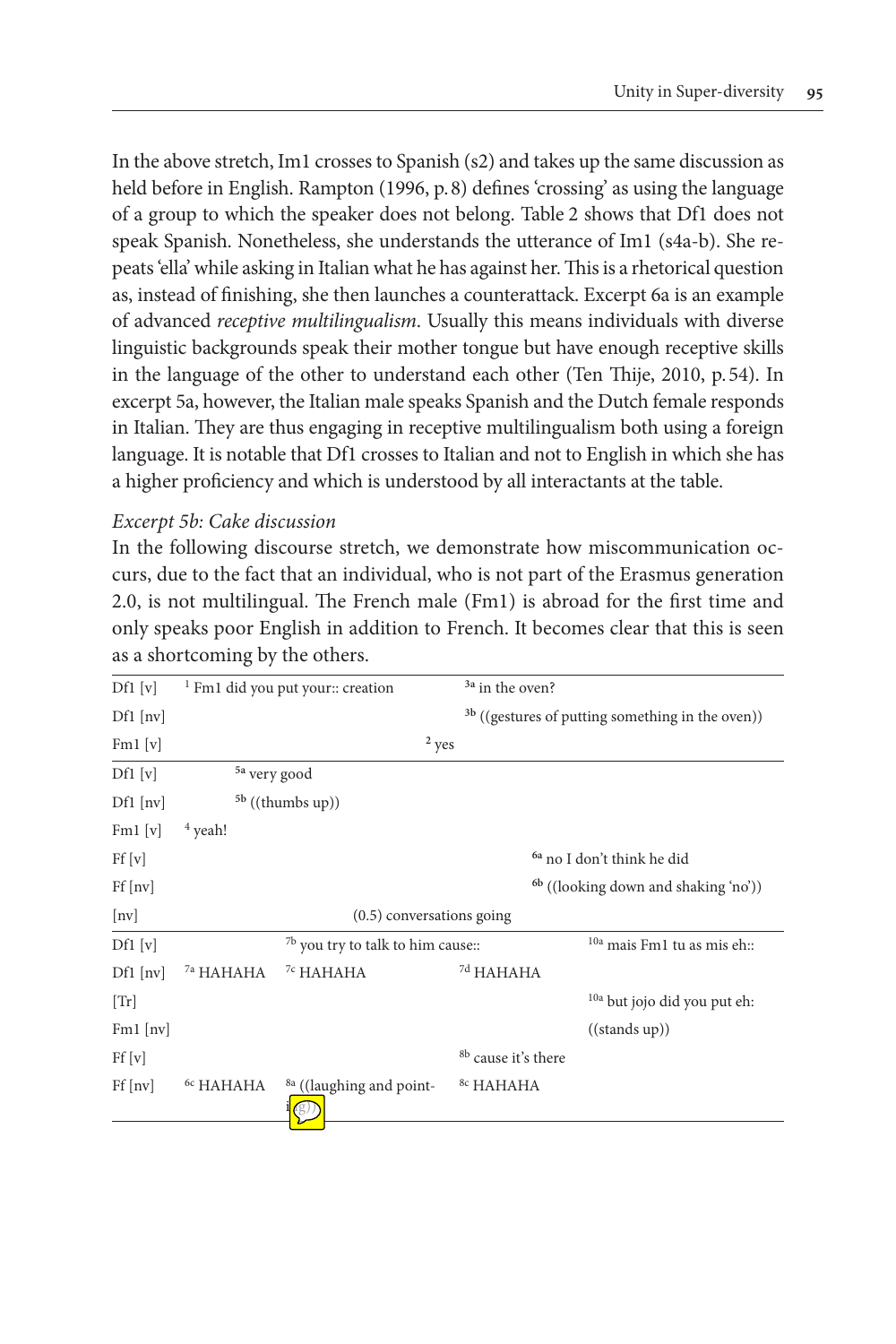| $\text{Im}1$ $\left[v\right]$ |                                                             |                                                           | $12$ non pas encore                |                                    |                                          |                              |
|-------------------------------|-------------------------------------------------------------|-----------------------------------------------------------|------------------------------------|------------------------------------|------------------------------------------|------------------------------|
| [Tr]                          |                                                             |                                                           | $12$ no not yet                    |                                    |                                          |                              |
| Df1 v                         |                                                             |                                                           |                                    |                                    | <sup>14</sup> oké. tu le peux mettre     |                              |
| [Tr]                          |                                                             |                                                           |                                    |                                    | <sup>14</sup> okay. you can put it right |                              |
| $Fm1$ [nv]                    |                                                             |                                                           | $^{\rm 13}$ non je vais maintenant |                                    |                                          |                              |
| [Tr]                          |                                                             |                                                           | $13$ no I'm going now              |                                    |                                          |                              |
| Ff[v]                         | <sup>11</sup> tu l'as mis au four?                          |                                                           |                                    |                                    |                                          |                              |
| [Tr]                          | $11$ did you put it in the oven?                            |                                                           |                                    |                                    |                                          |                              |
| Df1[v]                        | maintenant?                                                 | <sup>16</sup> peut-être.                                  |                                    |                                    |                                          |                              |
| [Tr]                          | now?                                                        | $16$ maybe.                                               |                                    |                                    |                                          |                              |
| $Fm1$ [nv]                    | $15$ yeah                                                   |                                                           |                                    |                                    |                                          |                              |
| $\text{Im}1$ $\left[v\right]$ | $^{17}$ ouais mais (il est toujours) sa dessert:: doucement |                                                           |                                    |                                    |                                          | $19a$ si                     |
| [Tr]                          | <sup>17</sup> yeah yeah but it is his dessert. relax        |                                                           |                                    |                                    |                                          |                              |
| $Df1$ [v]                     |                                                             |                                                           |                                    | $^{18a}$ no che!                   | $18b$ ça va eh::                         | je peux:                     |
| [Tr]                          |                                                             |                                                           |                                    | $18a$ no but                       | $18c$ its okay                           |                              |
| $\text{Im}1$ $\left[v\right]$ | everybody said everybody said it's a dESsert.               |                                                           |                                    | <sup>19b</sup> come on guys. calm. |                                          |                              |
| Df1[v]                        |                                                             |                                                           |                                    |                                    |                                          | <sup>20a</sup> it was just a |
| $\text{Im}1$ $\text{[v]}$     | $(-)$                                                       |                                                           |                                    |                                    | <sup>21a</sup> yeah. oke.                |                              |
| $Im1$ [nv]                    |                                                             |                                                           |                                    |                                    | $21b$ ((nodding yes))                    |                              |
| Df1[v]                        | question I mean                                             | <sup>20b</sup> because he said yes to me when i asked him |                                    |                                    |                                          |                              |

A few minutes later, Df1 asks the French male (Fm1) in English with use of gestures (s3b), whether he put his cake ('creation') in the oven (s1 & 3a). Fm1 responds 'yes' (s2) and 'yeah' (s4). It then becomes clear that Df1's efforts were of no use. Fm1 did not understand the question as the French female (Ff) points out that the cake is still on top of the oven (s6 & s8). After this misunderstanding, about which both females laugh very loudly (s7-8), Df1 asks Ff to 'try to talk to him, cause' (s7b), insinuating that it is only possible to communicate with Fm1 in French. Df1 and Ff subsequently both continue in French. Then Im1 enters the conversation. He tells the females to 'relax' and that it is 'his dessert', implying that Fm1 can decide when to put it in the oven (s17). Df1 explains that the issue is not the cake, but the fact that Fm1 answered 'yes' when the answer should have been no. Thus, it comes down to a discussion about Fm1's linguistic skills. Im1 then immediately rests his argument and agrees with Df1. The limited linguistic skills of Fm1 are clearly a recurring issue and are seen as a deficiency. The fact that Fm1 is monolingual hinders successful communication and renders it difficult for him to participate fully in the group.

In both excerpts, the *languagers* do not limit themselves to their mother tongue nor to one common language. The ease with which the *languagers* switch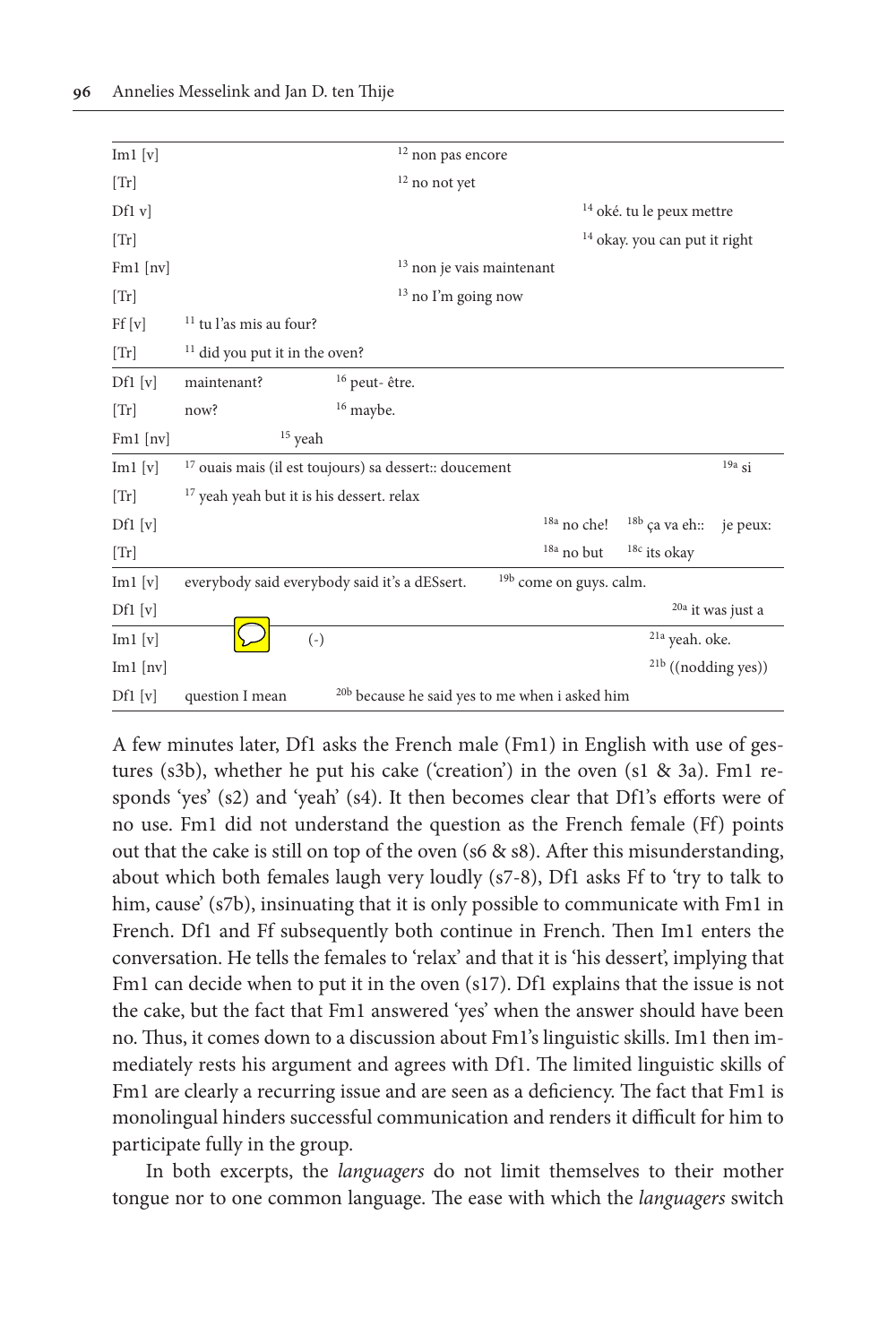or cross language within phrases or sentences, confirms a sufficient proficiency in all languages to successfully communicate. It is important to bear in mind that the choice to use multiple languages is made by the interactants themselves. During the conversation as a whole, the Dutch and Spanish interlocutors often initiate Italian whereas the Italian often only speaks Italian when initiated by others. Rampton (1996, p. 8) states that switching to the mother tongue is a claim of membership and solidarity to one's cultural group. The Italian male refrains from claiming solidarity and in doing so, partly rejects his Italian membership. The other languagers on the other hand have both lived in Italy and Italian appears to perform an 'identity function' (House, 2003, p. 559). Using foreign languages is an act of crossing boundaries, exploring ethnicities and creating new identities (Ellwood, 2008; Habib, 2008; Rampton, 1996). The *languagers* display a global identity in which 'discourses of boundary crossing, open mindedness, identity change, multilingualism, and international understanding all figure' (Ellwood, 2008, p. 554). In regard to 'languaging', Blommaert and Backus (2011, p. 8) pose the question of how use of a vast variety of languages does not result in 'massive miscommunication'. In excerpt 6b, we clearly see that *not* being multilingual leads to miscommunication.

Messelink (2011) discusses 12 similar multilingual discourse stretches which confirm that multilingualism is an essential characteristic of the discursive intercultures of the Erasmus 2.0 groups. In conversations, the importance of foreign languages is often mentioned. Using multiple languages is common and enables different identities to be expressed. Understanding multiple languages is sometimes necessary for mutual understanding. Thus, *languaging* proves how unity is achieved *due to* optimising diversity.

The three discourse structures in Section 5.2 demonstrate that *intercultural inquisitiveness* is an essential characteristic in all six conversations of the Erasmus 2.0 groups. Their members portray much knowledge of cultural and linguistic differences; this often serves as a conversation topic and differences are often optimised to gain new linguistic and cultural knowledge in interaction. *Intercultural inquisitiveness* demonstrates how unity is achieved *due to* diversity.

#### **6. Conclusion**

In this paper, we introduced the notion of European capacity as an alternative to the study of a European identity. The term European identity is much debated due to a lack of basic criteria such as a common language and shared history and considering that Europe is more characterised by its differences than its similarities. Todorov and Bracher (2008, pp. 5–7), therefore, refer to a common manner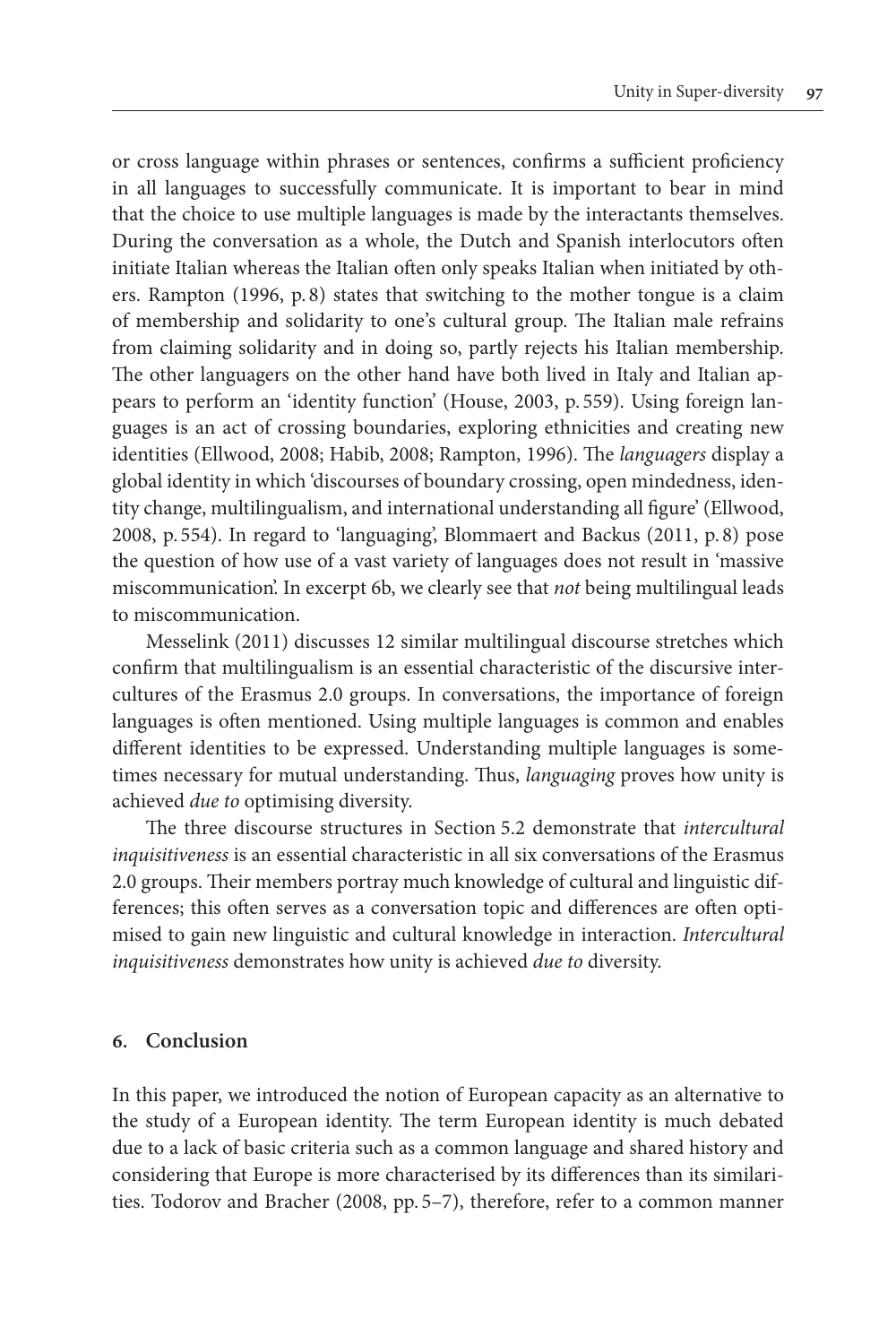of handling plurality. Ongur (2010, p. 138) advocates the study of a European Social Identity as a temporary and contextual identity of ingroups. The notion of European capacity delineates the capacity to successfully manage linguistic and cultural identities and diversity as well as the ability to achieve unity in diversity.

The notion of capacity does not reveal the emergence of a new identity, but demonstrates how multiple cultural and linguistic identities can successfully coexist in interaction. In this paper, alongside five intercultural discourse structures, we discussed how individuals have the capacity to create unity, due to or despite diversity. On the one hand, cultural (dis)identification demonstrates how individuals express their identities by identifying themselves and others in a manner in which they leave room for differences and exceptions to exist, but also for similarities to be emphasised through cultural disidentification. Where Goffman (1963) describes 'self-discrediting' rather negatively, in the Erasmus 2.0 groups it proved important to reach unity *despite* diversity. Goffman claims individuals disaffiliate themselves from the group they could otherwise be adhered to. As a consequence of discrediting, one displays opposite actions to the group norm. The Erasmus 2.0 members do in fact display opposite actions; however, in doing so they become part of the Erasmus 2.0 group. Disidentification then means minimising cultural differences and emphasising similarities.

The interactants not only leave old customs behind (deculturation), but they have also clearly acquired and continue to acquire new cultural influences (acculturation) which they integrate into a dynamic and transformative identity: 'one that conjoins and integrates, rather than separates and divides' (Kim, 2008, p. 360). The *intercultural inquisitiveness* of all interactants concerned demonstrates how diversity is optimised in order to apply and gain linguistic and cultural knowledge in interaction. This enables the groups to form a common ground and achieve unity *due to* diversity. Moreover, it proves that cultural diversity and multilingualism are not merely a characteristic of the group, but that they in fact define the unity of the Erasmus 2.0 groups and that of its individual members.

All six groups apply these same discourse structures. We therefore confirm the notion of a European capacity that denotes a set of abilities that enables individuals to successfully operate and integrate in the Erasmus 2.0 groups. European capacity places diversity at the core and is defined by an interplay of past experiences and intercultural encounters in the present, a gathering of super-diverse influences, which individuals with use of diverse discourse structures resist or adopt into their identity. Each member might apply the same structures but the groups are made up of individuals who are all diverse.

Finally, the findings of this research demonstrate general qualities and competencies not only relevant to this generation or to studies in intercultural communication and multilingualism, but to every individual regularly confronted with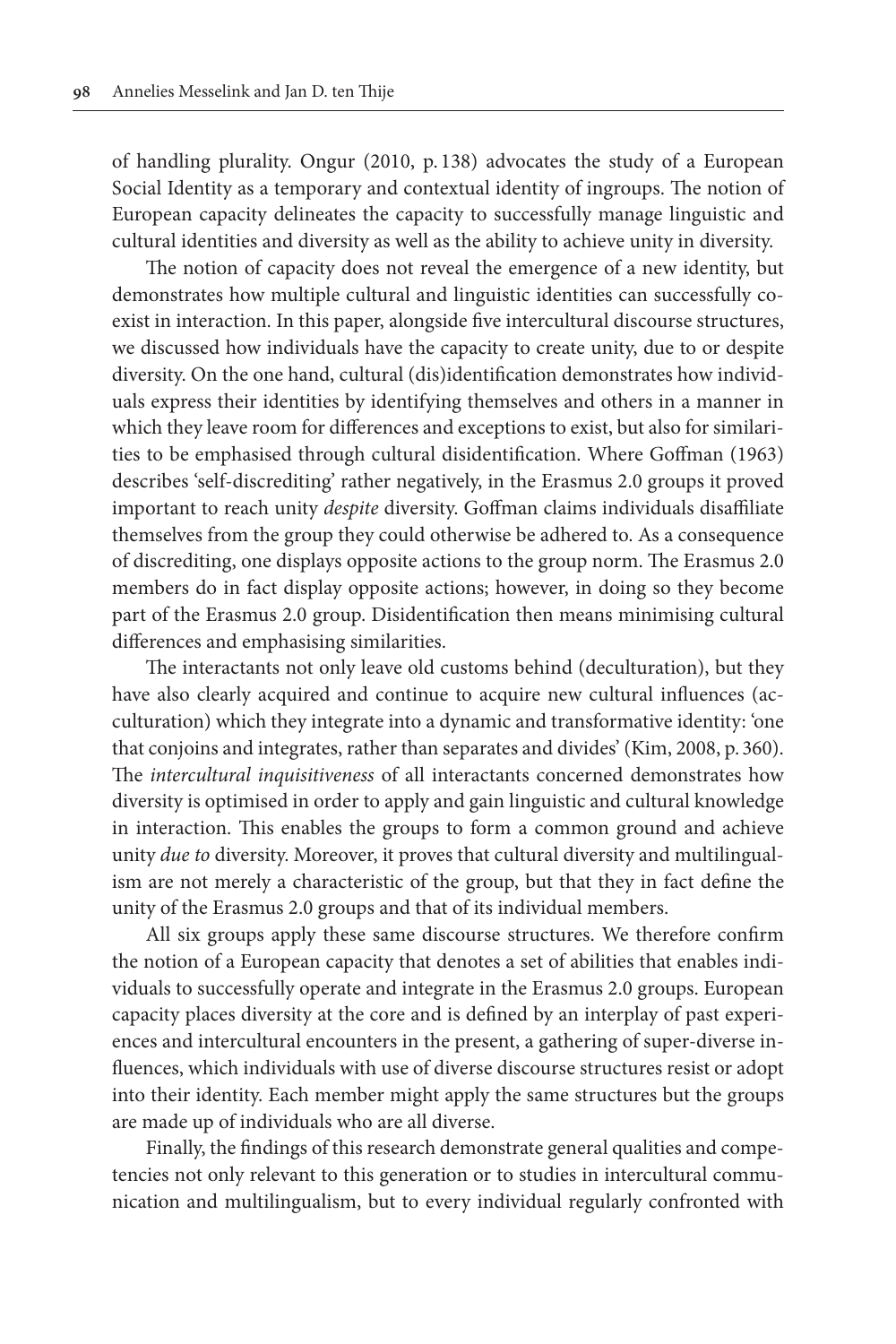foreign languages and cultures. As long as European Unification progresses, globalisation continues to influence our societies, mobility increases evermore and technological developments proceed, exposure to cultural and linguistic diversity will only increase and such competencies will become more important.

# **References**

- Agar, M. (1996). *Language shock. Understanding the culture of conversation.* New York: Harper Collins Publishers Inc.
- Baarda, D.B., De Goede, M.P.M., & Teunissen, J. (2005). *Basisboek kwalitatief onderzoek: Handleiding voor het opzetten en uitvoeren van kwalitatief onderzoek (2nd ed.)*. Groningen/ Houten: Wolters-Noordhoff.
- Blommaert, J., & Backus, A. (2011). Repertoires revisited: "Knowing language" in superdiversity. *Working Papers in Urban Language and Literacies. Paper 67*. Available at [www.kcl.ac.uk/ldc.](www.kcl.ac.uk/ldc)
- Blommaert, J. (2005). *Discourse. Key topics in sociolinguistics*. Cambridge: Cambridge University Press.
- Bührig, K., & Thije, J.D. ten (2005). Diskurspragmatische Beschreibung / Discourse-pragmatic description. In U. Ammon, N. Dittmar, K.J. Mattheier, & P. Trudgill (Eds.), *Sociolinguistics / Soziolinguistik; An international handbook of the science of language and society / Ein internationales Handbuch zur Wissenschaft von Sprache und Gesellschaft; 2nd completely revised and extended edition / 2. vollständig neu bearbeitete und erweiterte Auflage; Volume 2 / 2. Teilband* (pp. 1225–1250). Berlin/New York: Walter de Gruyter.
- Byram, M. (1997). *Teaching and assessing intercultural communicative competence*. Clevedon: Multilingual Matters.
- Claes, M.T. (2009). The linguistic shift in cross-cultural studies. Culture in discourse*. European Journal Cross-Cultural Competence Management, 1*(1), 66–76.
- Davis, N. (2005). Intercultural competence for future leaders of educational technology and its evaluation. *Interactive Educational Multimedia, 10*, 1–22.
- Day, D. (1998). Being ascribed, and resisting, membership of an ethnic group. In C. Antaki & S. Widdicombe (Eds.), *Identities in talk* (pp. 151–171). London: SAGE Publications.
- Ehlich, K., & Rehbein, J. (1979). "Sprache in Institutionen". In H.P. Althaus, H. Henne, & H.E. Wiegand (Eds.), *Lexikon der germanistischen Linguistik* (pp. 338–345). Tübingen: Niemeyer.
- Ehlich, K., & Rehbein, J. (1993). *Kennis, taal en handelen. Analyses van de communicatie op school*. Assen: van Gorcum.
- Ehlich, K., & Thije, J.D. ten (2010). Linguistisch begründete Verfahren der Analyse interkultureller Kommunikation. In A. Weidemann, J. Straub, & S. Nothnagel (Eds.), *Wie lehrt man interkulturelle Kompetenz. Theorien, Methoden und Praxis in der Hochschulausbildung. Ein Handbuch* (pp. 265–285). Bielefeld: transcript.
- Ellwood, C. (2008). Questions of classroom identity: What can be learned from codeswitching in classroom peer group talk? *Modern Language Journal*, *92*(4), 538–557.
- European Commission. (2009). *Promoting the learning mobility of young people*. Brussels, 8.7.2009. COM(2009) 329 final. retrieved on 16 April 2012, from Internet: [http://eur-lex.](http://eur-lex.europa.eu/LexUriServ/LexUriServ.do?uri=COM:2009) [europa.eu/LexUriServ/LexUriServ.do?uri=COM:2009](http://eur-lex.europa.eu/LexUriServ/LexUriServ.do?uri=COM:2009): 0329:FIN:EN:PDF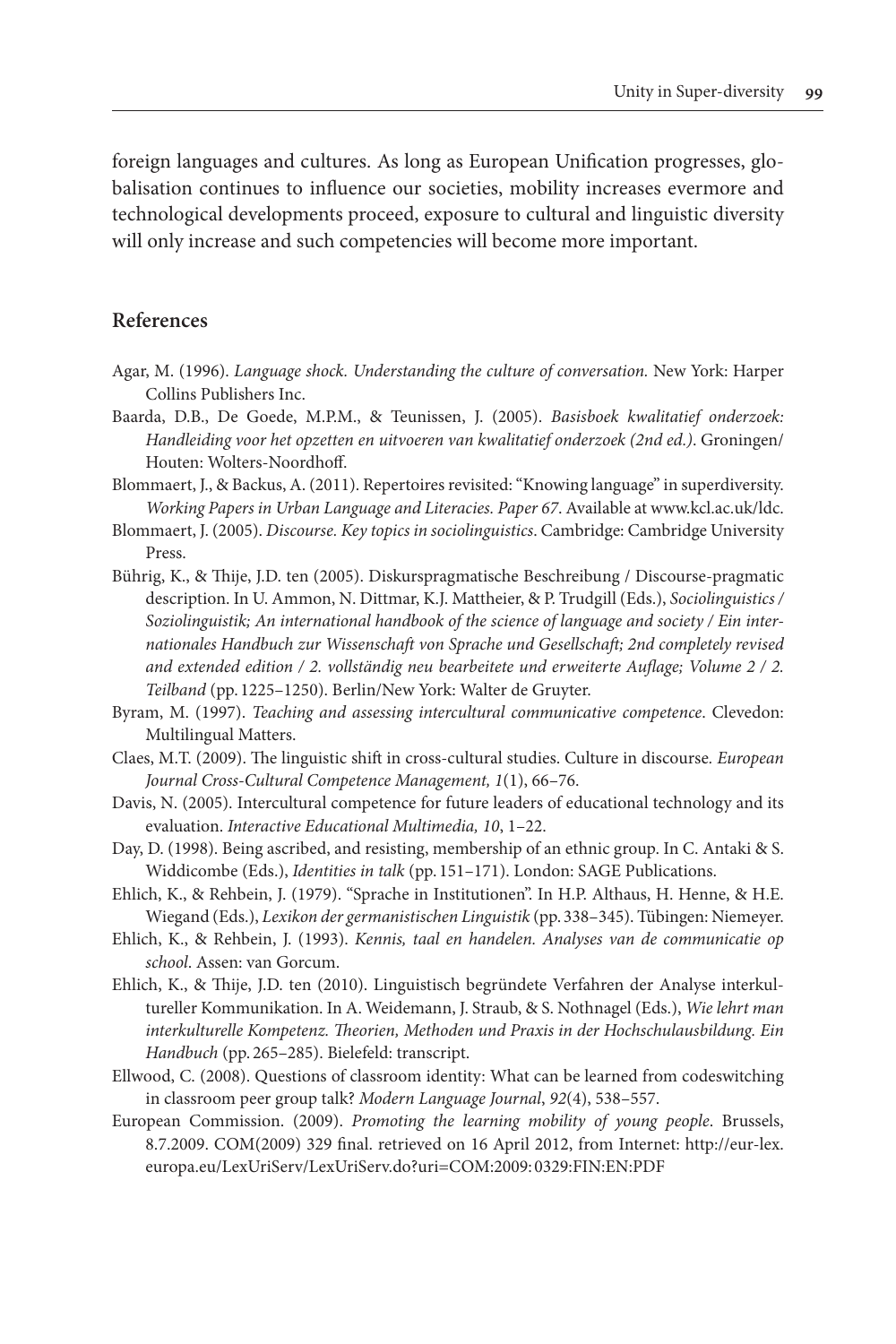- European Parliament and Council (2006). Recommendation of the European Parliament and of the council of 18 December 2006 on transnational mobility within the Community for education and training purposes: European Quality Charter for Mobility European (2006/961/EC). *Official Journal of the European Union*, L 394/5.
- Goffman, E. (1963). *Stigma: Notes on the management of spoiled identity.* Englewood Cliffs, NJ: Prentice Hall.
- Habib, R. (2008). Humor and disagreement: Identity construction and cross-cultural Enrichment. *Journal of Pragmatics, 40* (6), 1117–1145.
- Halevi, I. (2011). *Classroom interaction between gifted international students: A case study*. Unpublished master's thesis, Utrecht University.
- House, J. (2001). A stateless language that Europe must embrace. *The Guardian Weekly*, 19 April 2001, retrieved on 30 December 2011, fromhttp:/[/www.guardian.co.uk/education/2001/](www.guardian.co.uk/education/2001/apr/19/languages.highereducation) [apr/19/languages.highereducation](www.guardian.co.uk/education/2001/apr/19/languages.highereducation)
- House, J. (2003). English as lingua Franca: A theat to multilingualism? *Journal of Sociolinguistics, 7*(4), 556–578.
- House, J., & Rehbein, J. (Eds.). (2004). *Multilingual communication.* Amsterdam: Benjamins.
- Hymes, D. (1972). Models of the interaction of language and social life. In J. Gumperz & D. Hymes (Eds.), *Directions in sociolinguistics: The ethnography of communication* (pp. 35–71). New York: Holt, Rhinehart & Winston.
- Jacobs, D., &. Maier, M.D. (1998). European identity: Construct, fact and fiction. In M. Gastelaars & Ruijter, A. de, (Eds.), *A united Europe: The quest for a multifaceted identity* (pp. 13–33). Maastricht: Shaker.
- Keppler, A. (1994). *Tischgespräche. Über Formen kommunikativer Vergemeinschaftung am Beispiel der Konversation in Familien*. Frankfurt am Main: Suhrkamp.
- Kim, Y.Y. (2008). Intercultural personhood: Globalization and a way of being. *International Journal of Intercultural Relations, 32*, 359–368.
- Knapp-Potthoff, A. (1997). Interkulturelle Kommunikationsfähigkeit als Lernziel. In A. Knapp-Potthoff & M. Liedke (Eds.), *Aspekte interkultureller Kommunikationsfähigkeit* (pp. 181– 205). München: Iudicium Verlag.
- Koole, T., & Thije, J.D. ten (1994). *The construction of intercultural discourse. Team discussions of educational advisers* Amsterdam/Atlanta: RODOPI.
- Meierkord, C. (1996). *Englisch als Medium der interkulturellen Kommunikation. Untersuchungen zum non-native-/non-native-speaker Diskurs*. Frankfurt: Lang.
- Meierkord, C. (2007). Multilingual settings with English as lingua franca. In H. Kotthoff & H. Spencer-Oatey (Eds.), *Handbook of Intercultural Communication*. (pp. 199–218). Berlin: De Gruyter.
- Messelink, H.E. (2011). *Unity in superdiversity. Europese hoedanigheid en interculturele leergierigheid in de Erasmusgeneratie 2.0*. Unpublished master's thesis, Utrecht University.
- Mondada, L. (2004). Ways of 'doing being plurilingual'. In R. Gardner & J. Wagner (Eds.), *Second language conversations* (pp. 27–60). London: Continuum.
- Müller-Jacquier, B. (2000). Linguistic awareness of cultures. In J. Bolten (Ed.) *Studien zur internationalen Unternehmenskommunikation* (pp. 20–49). Leipzig: Popp.
- Oborune, K. (2010). *The case study of the ERASMUS programme in Latvia: Stereotypes and European identity*. Unpublished doctoral dissertation, Central European University Budapest.
- Ongur, H.O. (2010). Towards a social identity for Europe? A social psychological approach to European identity studies. *Review of European Studies, 2*(2), 133–143.